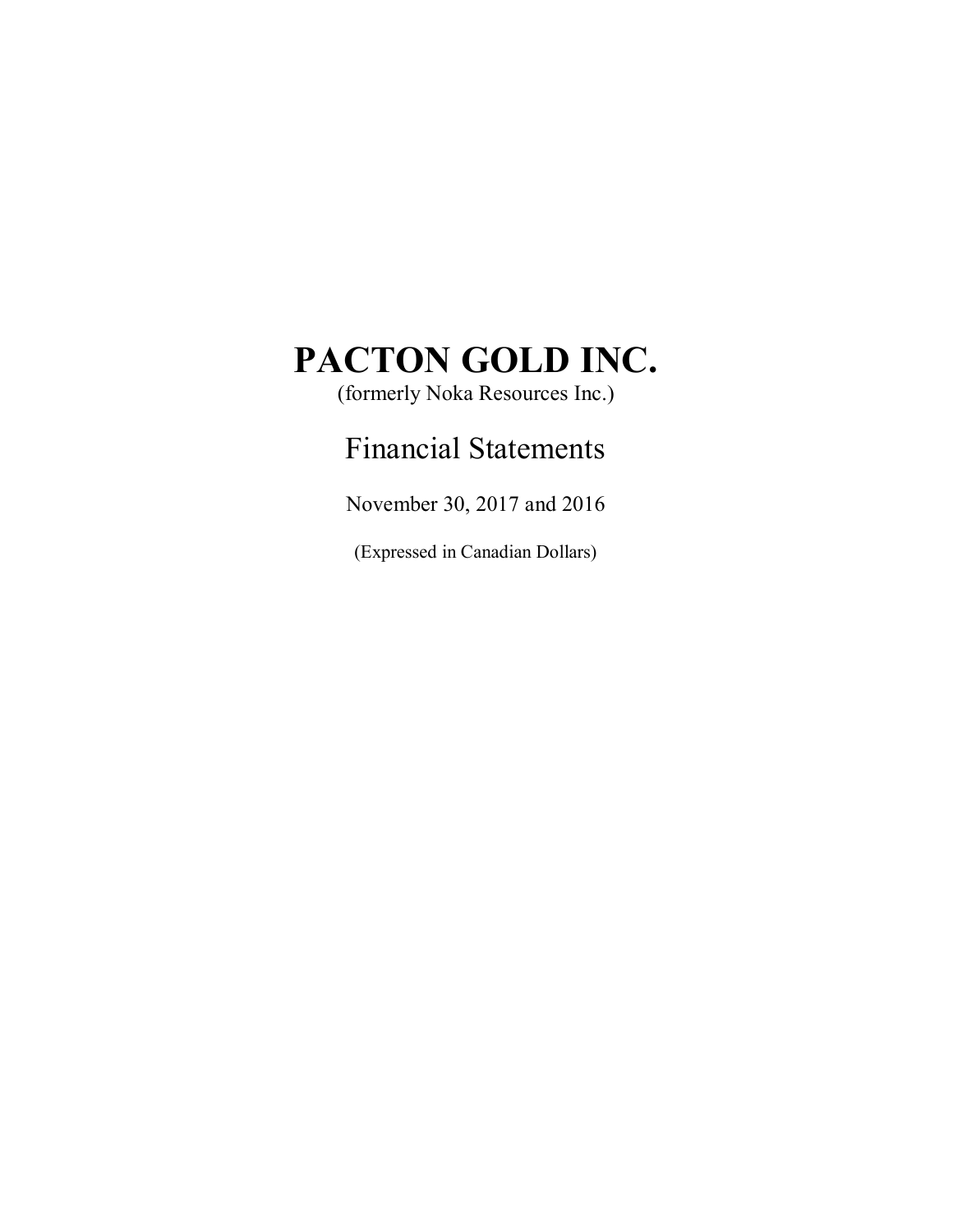(formerly Noka Resources Inc.)

November 30, 2017 and 2016

# **INDEX Page Financial Statements** Independent Auditors' Report to the Shareholders Statements of Financial Position 1 Statements of Comprehensive Loss 2 Statements of Changes in Equity 3 Statements of Cash Flows 4 Notes to the Financial Statements 5-33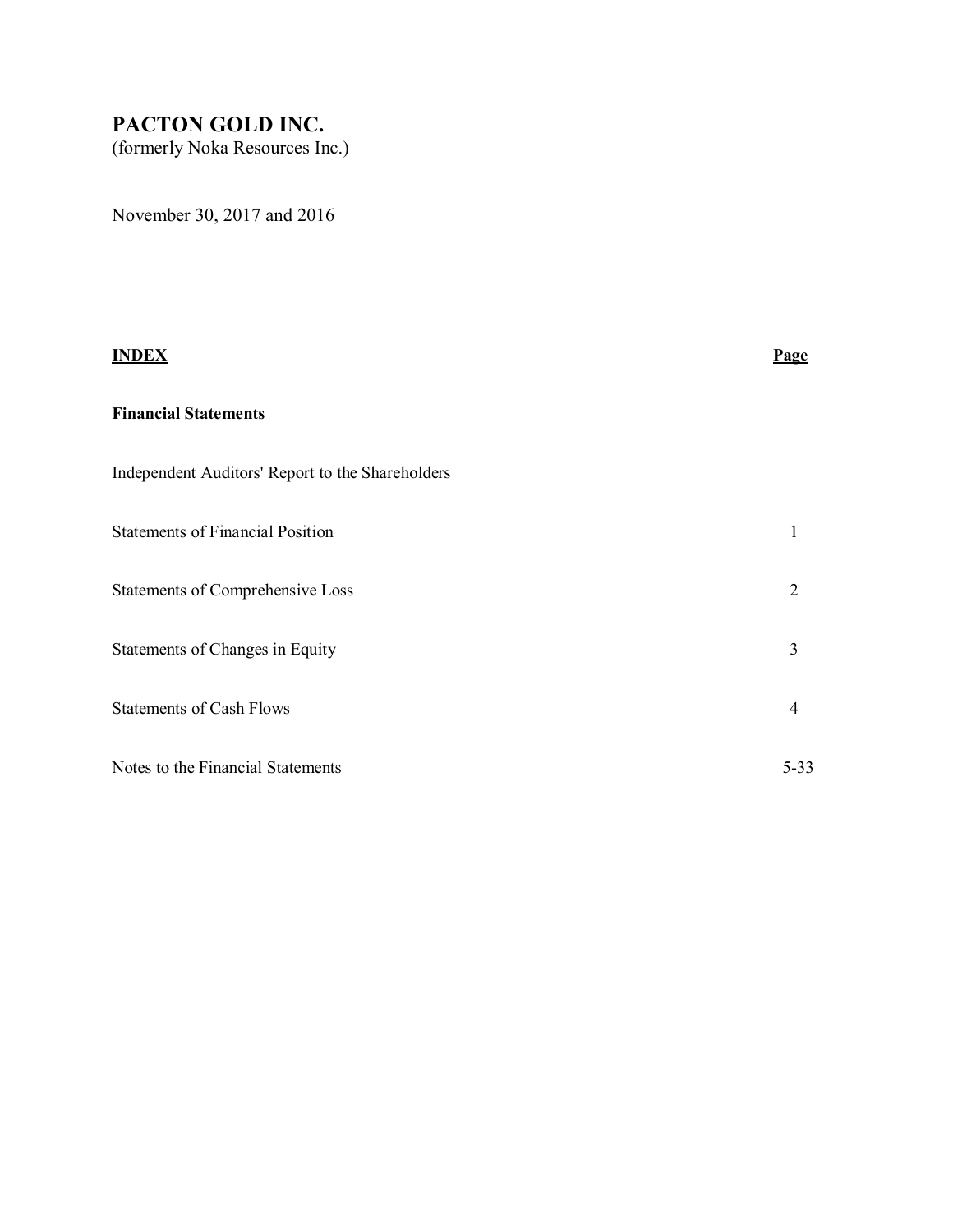

**Crowe MacKay LLP** Member Crowe Horwath International 1100 - 1177 West Hastings Street Vancouver, BC V6E 4T5 +1.604.687.4511 Tel +1.604.687.5805 Fax +1.800.351.0426 Toll Free www.crowemackay.ca

#### **Independent Auditor's Report**

#### **To the Shareholders of Pacton Gold Inc (formerly Noka Resources Inc.)**

We have audited the accompanying financial statements of Pacton Gold Inc (formerly Noka Resources Inc.), which comprise the statements of financial position as at November 30, 2017 and November 30, 2016, and the statements of comprehensive loss, changes in equity and cash flows for the years then ended, and a summary of significant accounting policies and other explanatory information.

#### Management's Responsibility for the Financial Statements

Management is responsible for the preparation and fair presentation of these financial statements in accordance with International Financial Reporting Standards, and for such internal control as management determines is necessary to enable the preparation of financial statements that are free from material misstatement, whether due to fraud or error.

#### Auditor's Responsibility

Our responsibility is to express an opinion on these financial statements based on our audits. We conducted our audits in accordance with Canadian generally accepted auditing standards. Those standards require that we comply with ethical requirements and plan and perform the audits to obtain reasonable assurance about whether the financial statements are free from material misstatement.

An audit involves performing procedures to obtain audit evidence about the amounts and disclosures in the financial statements. The procedures selected depend on the auditor's judgment, including the assessment of the risks of material misstatement of the financial statements, whether due to fraud or error. In making those risk assessments, the auditor considers internal control relevant to the entity's preparation and fair presentation of the financial statements in order to design audit procedures that are appropriate in the circumstances, but not for the purpose of expressing an opinion on the effectiveness of the entity's internal control. An audit also includes evaluating the appropriateness of accounting policies used and the reasonableness of accounting estimates made by management, as well as evaluating the overall presentation of the financial statements.

We believe that the audit evidence we have obtained in our audits is sufficient and appropriate to provide a basis for our audit opinion.

#### Opinion

In our opinion, the financial statements present fairly, in all material respects, the financial position of Pacton Gold Inc (formerly Noka Resources Inc.) as at November 30, 2017 and November 30, 2016 and its financial performance and its cash flows for the years then ended in accordance with International Financial Reporting Standards.

#### Emphasis of matter

Without modifying our opinion, we draw attention to Note 2 to the financial statements which describes the material uncertainties that may cast significant doubt about the ability of Pacton Gold Inc (formerly Noka Resources Inc.) to continue as a going concern.

**"Crowe MacKay LLP"**

**Chartered Professional Accountants Vancouver, British Columbia March 23, 2018**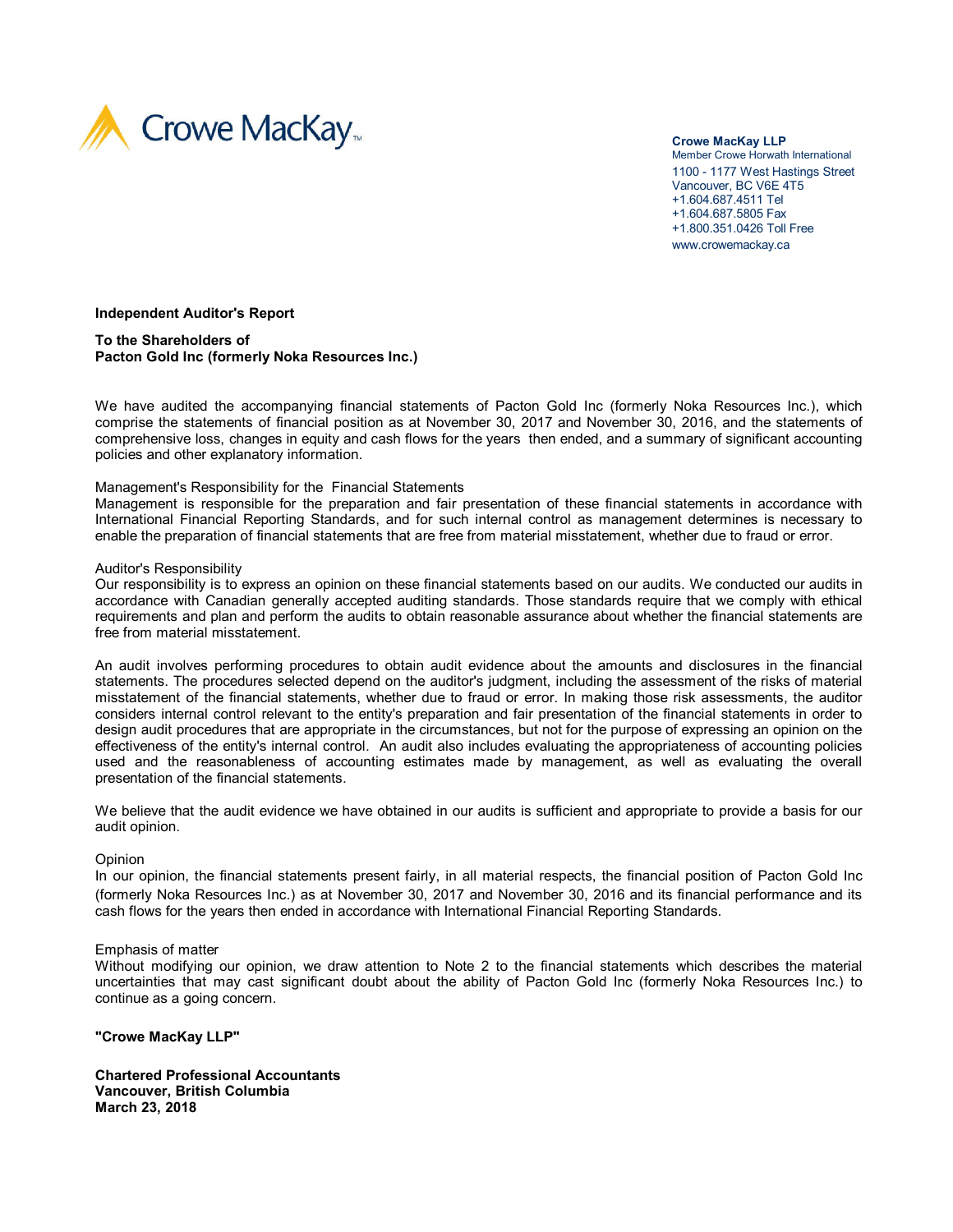(formerly Noka Resources Inc.) Statements of Financial Position November 30, (Expressed in Canadian Dollars)

|                                                    | 2017            |                           | 2016          |
|----------------------------------------------------|-----------------|---------------------------|---------------|
| <b>Assets</b>                                      |                 |                           |               |
| <b>Current</b>                                     |                 |                           |               |
| Cash                                               | \$<br>121,526   | \$                        | 20,142        |
| Receivables                                        | 97,772          |                           | 1,790         |
| Prepaid expenses                                   | 3,716           |                           | 750           |
|                                                    | 223,014         |                           | 22,682        |
| <b>Equipment</b> (note 7)                          | 4,315           |                           | 5,394         |
| <b>Exploration and Evaluation Assets (note 8)</b>  | 1,609,706       |                           | 476,449       |
|                                                    | \$<br>1,837,035 | $\$$                      | 504,525       |
| <b>Liabilities</b>                                 |                 |                           |               |
| <b>Current</b>                                     |                 |                           |               |
| Accounts payable and accrued liabilities (note 11) | \$<br>1,217,268 | $\boldsymbol{\mathsf{S}}$ | 260,041       |
| Loan payable (note 9)                              |                 |                           | 14,000        |
|                                                    | 1,217,268       |                           | 274,041       |
| <b>Shareholders' Equity</b>                        |                 |                           |               |
| Capital Stock (note 10)                            | 9,215,918       |                           | 7,381,812     |
| <b>Share-based Payments Reserve (note 10)</b>      | 495,161         |                           | 411,207       |
| <b>Deficit</b>                                     | (9,091,312)     |                           | (7, 562, 535) |
|                                                    | 619,767         |                           | 230,484       |
|                                                    | \$<br>1,837,035 | $\$$                      | 504,525       |

Approved on behalf of the Board:

……………………………… Director ……………………………… Director Richard Kusmirski Dominic Verdejo

 *"Richard Kusmirski" "Dominic Verdejo"*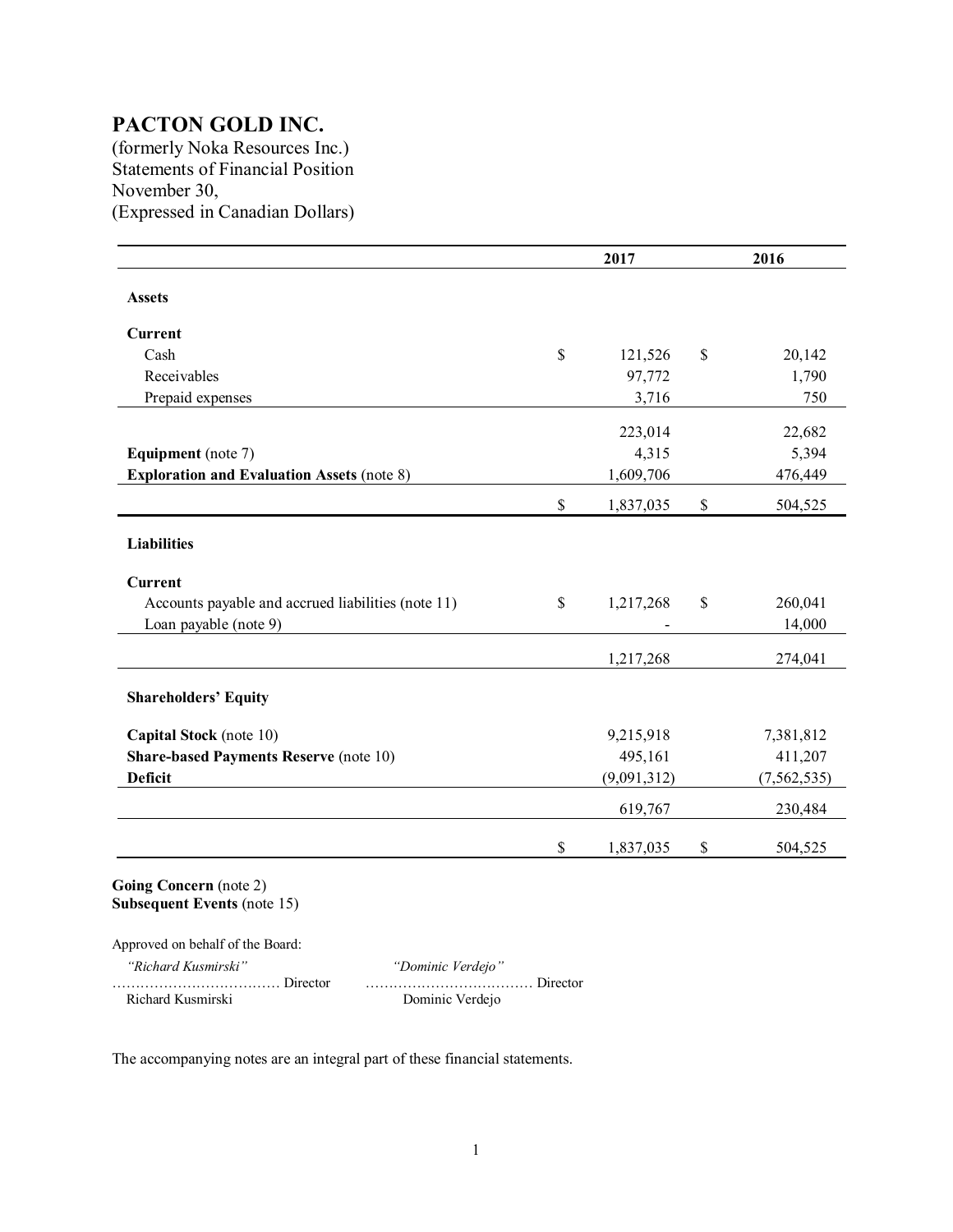(formerly Noka Resources Inc.) Statements of Comprehensive Loss For the Years Ended November 30, (Expressed in Canadian Dollars)

|                                                                                    | 2017              | 2016              |
|------------------------------------------------------------------------------------|-------------------|-------------------|
|                                                                                    |                   |                   |
| <b>Expenses</b>                                                                    |                   |                   |
| Amortization (note 7)                                                              | \$<br>1,079       | \$<br>1,348       |
| Consulting fees                                                                    | 752,811           | 210,246           |
| Management fees (note 11)                                                          | 42,750            | 142,500           |
| Office and miscellaneous                                                           | 22,691            | 16,899            |
| Professional fees (note 11)                                                        | 81,076            | 71,335            |
| Rent (note 11)                                                                     | 9,000             | 27,359            |
| Share-based payments (note 10)                                                     | 300,629           | 341,127           |
| Shareholder communications and investor relations                                  | 4,874             | 134,608           |
| Transfer agent and filing fees                                                     | 64,632            | 28,698            |
|                                                                                    |                   |                   |
|                                                                                    | (1,279,542)       | (974, 120)        |
| <b>Other Items</b>                                                                 |                   |                   |
| Impairment of exploration and evaluation assets (note 8)                           | (362, 269)        | (1,260,903)       |
| Loss on settlement of accounts payable and accrued liabilities (note 10)           | (7, 857)          |                   |
|                                                                                    |                   |                   |
| Net Loss and Comprehensive Loss for the Year                                       | \$<br>(1,649,668) | \$<br>(2,235,023) |
|                                                                                    |                   |                   |
| <b>Basic and Diluted Loss Per Share</b>                                            | \$<br>(0.03)      | \$<br>(0.07)      |
|                                                                                    |                   |                   |
| Weighted Average Number of Common Shares Outstanding -<br><b>Basic and Diluted</b> | 48,586,641        | 30,287,264        |
|                                                                                    |                   |                   |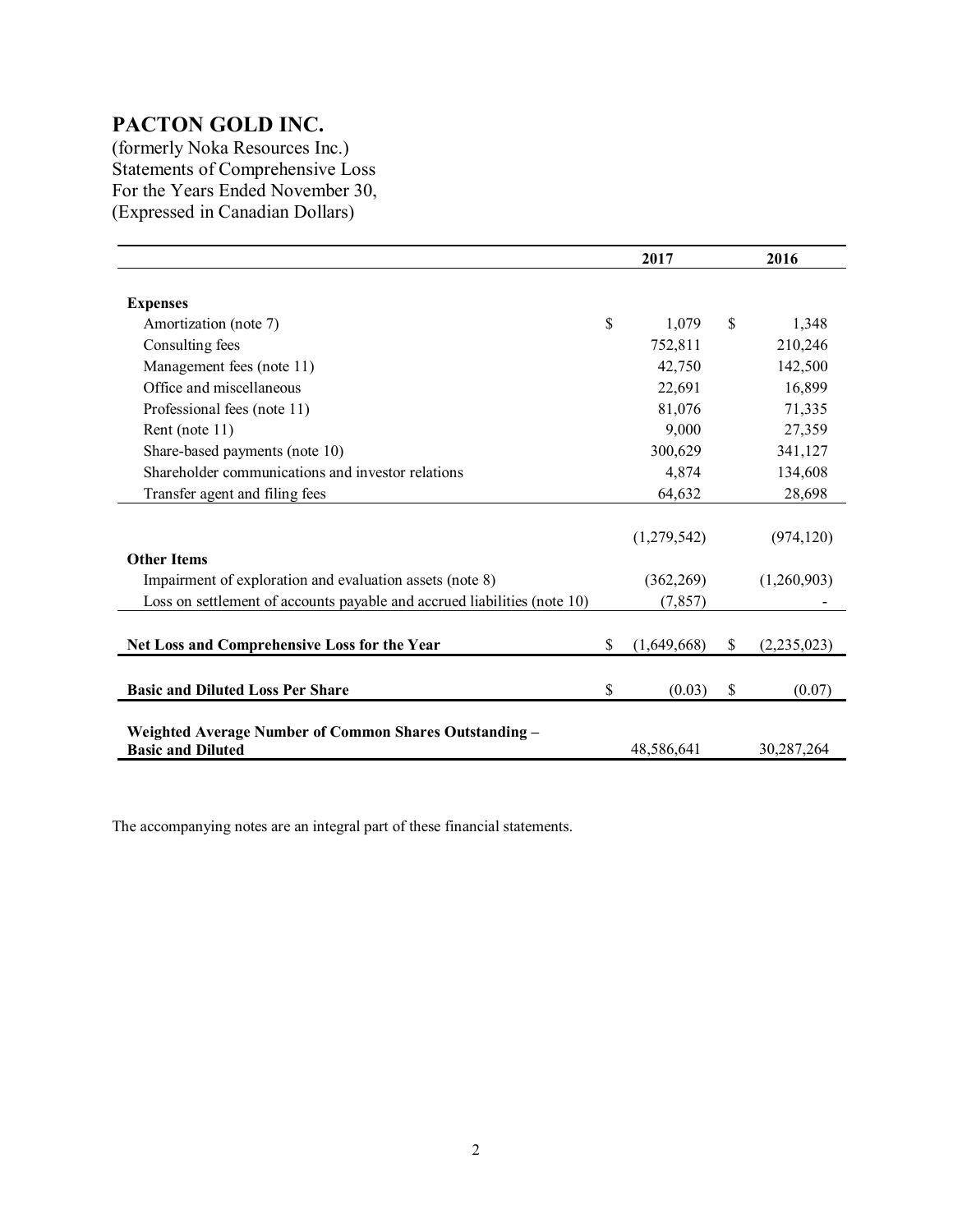(formerly Noka Resources Inc.) Statements of Changes in Equity (Expressed in Canadian Dollars)

|                                                                                                             | <b>Capital Stock</b> |    |                    |    |                         |     |                |               |
|-------------------------------------------------------------------------------------------------------------|----------------------|----|--------------------|----|-------------------------|-----|----------------|---------------|
|                                                                                                             | Number of<br>Capital |    | <b>Share-based</b> |    |                         |     |                |               |
|                                                                                                             | <b>Shares</b>        |    | <b>Stock</b>       |    | <b>Payments Reserve</b> |     | <b>Deficit</b> | <b>Total</b>  |
| Balance, November 30, 2015                                                                                  | 23,720,988           | S  | 6,128,634          | \$ | 198,021                 | \$. | (5,390,678)    | \$<br>935,977 |
| Private placements                                                                                          | 5,839,333            |    | 700,720            |    |                         |     |                | 700,720       |
| Share issue costs                                                                                           |                      |    | (98,230)           |    | 46,183                  |     |                | (52,047)      |
| Shares issued for exploration and evaluation assets                                                         | 2,500,000            |    | 325,000            |    |                         |     |                | 325,000       |
| Exercise of stock options                                                                                   | 3,351,000            |    | 214,730            |    |                         |     |                | 214,730       |
| Fair value of exercised stock options                                                                       |                      |    | 110,958            |    | (110,958)               |     |                |               |
| Expiry of stock options                                                                                     |                      |    |                    |    | (9,837)                 |     | 9,837          |               |
| Share-based payments (note 10)                                                                              |                      |    |                    |    | 341,127                 |     |                | 341,127       |
| Expiry of agents warrants                                                                                   |                      |    |                    |    | (53, 329)               |     | 53,329         |               |
| Net loss and comprehensive loss for year                                                                    |                      |    |                    |    |                         |     | (2, 235, 023)  | (2,235,023)   |
| Balance, November 30, 2016                                                                                  | 35,411,321           |    | 7,381,812          |    | 411,207                 |     | (7,562,535)    | 230,484       |
| Private placements                                                                                          | 11,328,571           |    | 711,000            |    |                         |     |                | 711,000       |
| Share issue costs                                                                                           | 28,000               |    | (20, 435)          |    |                         |     |                | (20, 435)     |
| Shares issued for exploration and evaluation assets<br>Shares issued for settlement of accounts payable and | 6,450,000            |    | 780,500            |    |                         |     |                | 780,500       |
| accrued liabilities                                                                                         | 392,857              |    | 35,357             |    |                         |     |                | 35,357        |
| Exercise of stock options                                                                                   | 1,108,000            |    | 108,550            |    |                         |     |                | 108,550       |
| Fair value of exercised stock options                                                                       |                      |    | 75,589             |    | (75,589)                |     |                |               |
| Exercise of warrants                                                                                        | 599,920              |    | 123,350            |    |                         |     |                | 123,350       |
| Fair value of exercised warrants                                                                            |                      |    | 20,195             |    | (20, 195)               |     |                |               |
| Share-based payments (note 10)                                                                              |                      |    |                    |    | 300,629                 |     |                | 300,629       |
| Expiry and cancellation of stock options                                                                    |                      |    |                    |    | (120, 891)              |     | 120,891        |               |
| Net loss and comprehensive loss for year                                                                    |                      |    |                    |    |                         |     | (1,649,668)    | (1,649,668)   |
| <b>Balance, November 30, 2017</b>                                                                           | 55,318,669           | \$ | 9,215,918          | S  | 495,161                 | \$  | (9,091,312)    | \$<br>619,767 |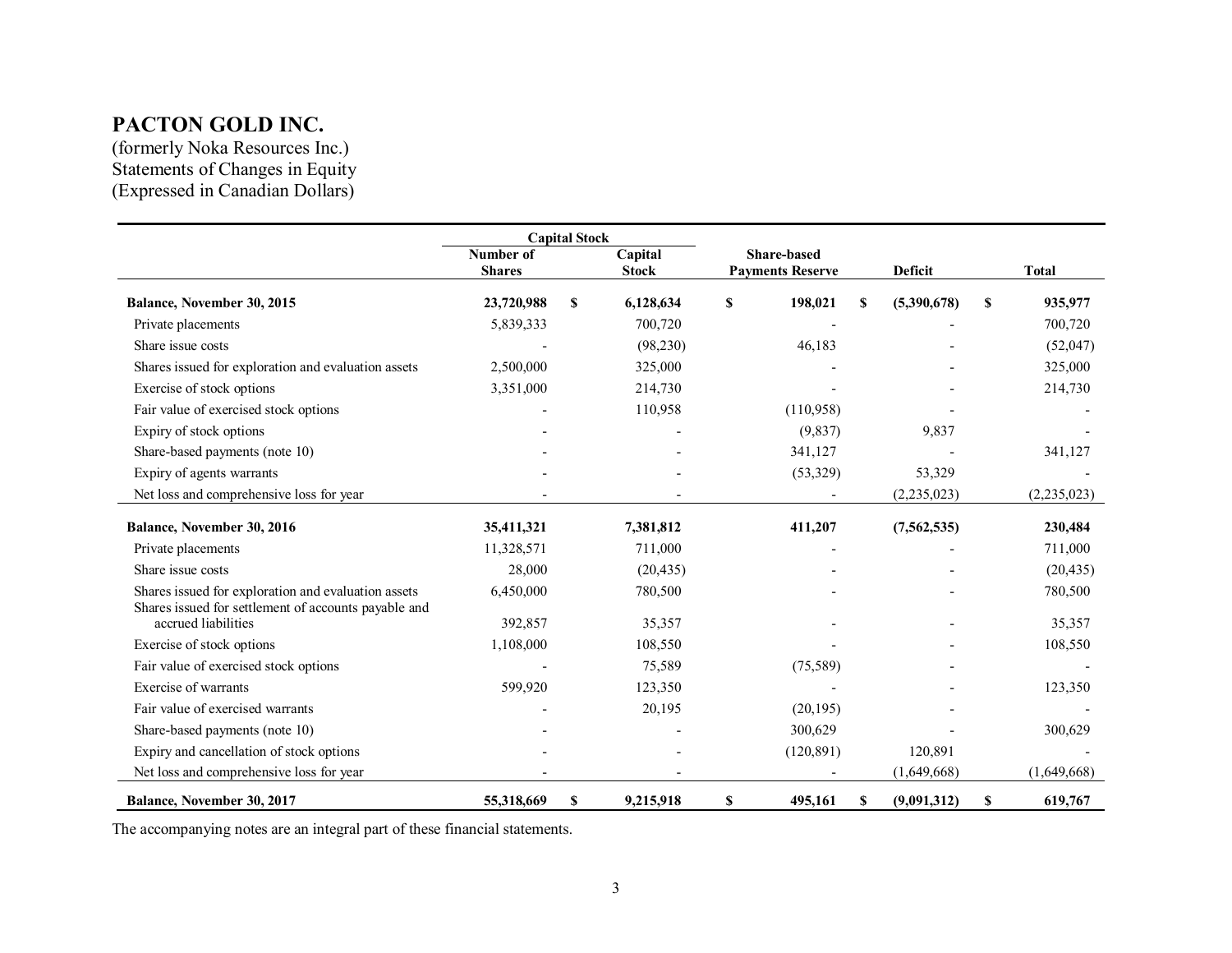(formerly Noka Resources Inc.) Statements of Cash Flows For the Years Ended November 30, (Expressed in Canadian Dollars)

|                                                                | 2017              |              | 2016        |
|----------------------------------------------------------------|-------------------|--------------|-------------|
|                                                                |                   |              |             |
| <b>Operating Activities</b>                                    |                   |              |             |
| Net loss                                                       | \$<br>(1,649,668) | $\mathbb{S}$ | (2,235,023) |
| Items not involving cash                                       |                   |              |             |
| Amortization                                                   | 1,079             |              | 1,348       |
| Share-based payments                                           | 300,629           |              | 341,127     |
| Impairment of exploration and evaluation assets                | 362,269           |              | 1,260,903   |
| Loss on settlement of accounts payable and accrued liabilities | 7,857             |              |             |
| Changes in non-cash working capital                            |                   |              |             |
| Receivables                                                    | (95, 982)         |              | 4,880       |
| Prepaid expenses                                               | (2,966)           |              | 1,753       |
| Accounts payable and accrued liabilities                       | 606,605           |              | (63, 603)   |
|                                                                |                   |              |             |
| <b>Cash Used in Operating Activities</b>                       | (470, 177)        |              | (688, 615)  |
|                                                                |                   |              |             |
| <b>Investing Activity</b>                                      |                   |              |             |
| Exploration and evaluation assets                              | (336,904)         |              | (154, 369)  |
|                                                                |                   |              |             |
| <b>Cash Used in Investing Activity</b>                         | (336,904)         |              | (154, 369)  |
|                                                                |                   |              |             |
| <b>Financing Activities</b>                                    |                   |              |             |
| Net proceeds from share issuance                               | 922,465           |              | 863,403     |
| Repayment of loans                                             | (14,000)          |              | (20,000)    |
|                                                                |                   |              |             |
| <b>Cash Provided by Financing Activities</b>                   | 908,465           |              | 843,403     |
|                                                                |                   |              |             |
| <b>Inflow of Cash</b>                                          | 101,384           |              | 419         |
| <b>Cash, Beginning of Year</b>                                 | 20,142            |              | 19,723      |
|                                                                |                   |              |             |
| Cash, End of Year                                              | \$<br>121,526     | \$           | 20,142      |

#### **Supplemental Disclosure with Respect to Cash Flows** (note 12)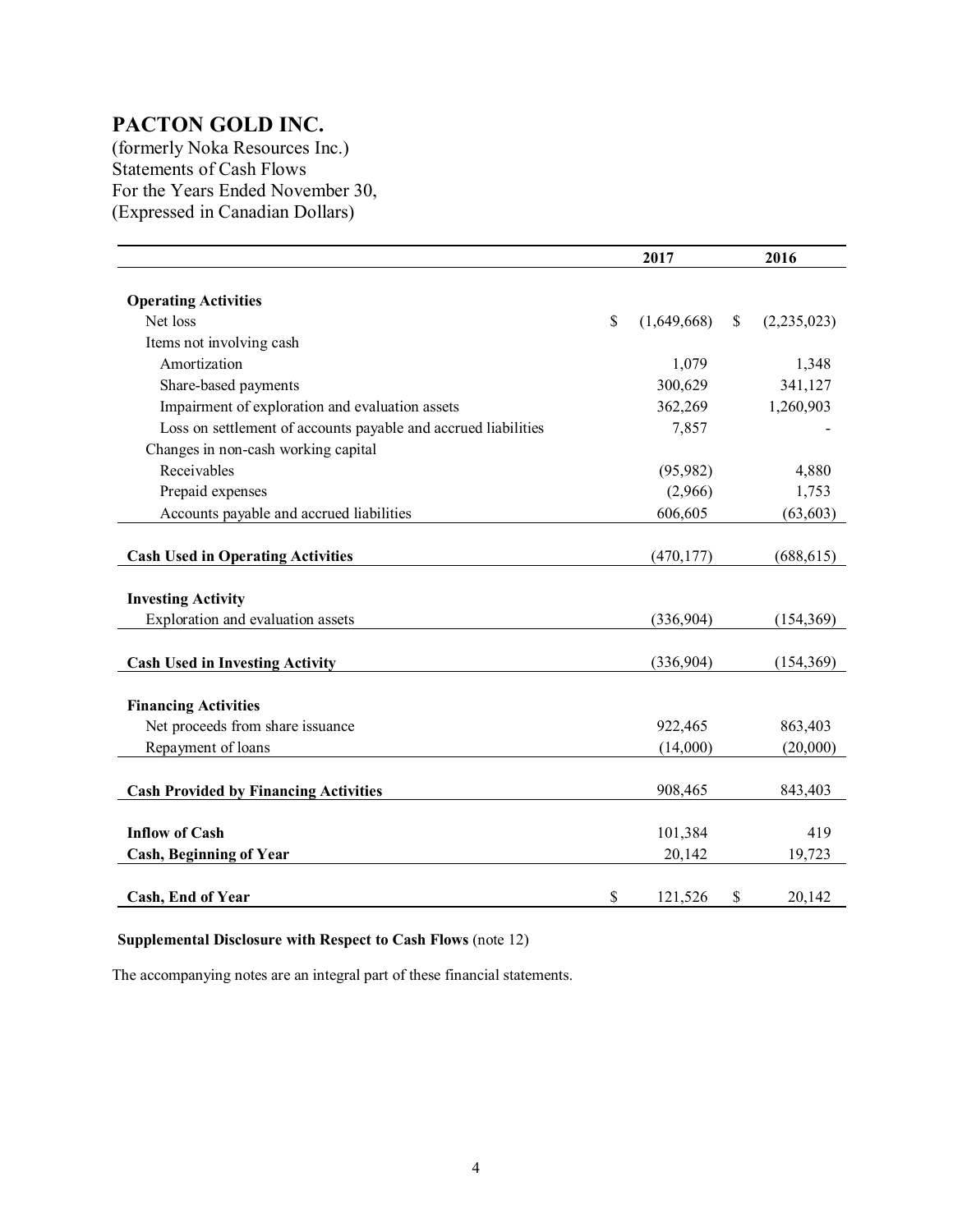(formerly Noka Resources Inc.) Notes to the Financial Statements For the Years Ended November 30, 2017 and 2016 (Expressed in Canadian Dollars)

#### **1. NATURE OF OPERATIONS**

Pacton Gold Inc. (the "Company" or "Pacton") was incorporated pursuant to the British Columbia *Business Corporations Act* on December 15, 2010. The address of the Company's corporate office and its principal place of business is 1680 – 200 Burrard Street, Vancouver, British Columbia, Canada, V6C 3L6. The Company's registered and records office is 400 – 725 Granville Street, Vancouver, British Columbia, Canada, V7Y 1G5. The Company operates in Canada and the USA. On July 17, 2012, the Company's stock was listed on the TSX Venture Exchange ("TSX-V") trading under the symbol "NX". On April 27, 2017, the Company changed its name to Pacton Gold Inc. and began trading under the symbol "PAC". The principal business of the Company is the identification, evaluation and acquisition of mineral properties, as well as exploration of mineral properties once acquired. The Company is an exploration stage company and is in the process of acquiring and exploring its mineral property interests.

#### **2. GOING CONCERN**

These financial statements have been prepared on the basis of accounting principles applicable to a going concern, which assumes that the Company will continue in operation for the foreseeable future and will be able to realize its assets and discharge its liabilities in the normal course of operations.

The Company has incurred a loss during the year ended November 30, 2017 of \$1,649,668 (2016 - \$2,235,023) and has a deficit of \$9,091,312 (2016 - \$7,562,535), has limited resources, no sources of operating cash flow and no assurances that sufficient funding will be available to continue operations for an extended period of time. The Company is in the exploration stage, and accordingly, has not yet commenced revenue-producing operations. These material uncertainties may cast significant doubt upon the Company's ability to continue as a going concern.

The application of the going concern concept is dependent upon the Company's ability to satisfy its liabilities as they become due and to obtain the necessary financing to complete the exploration and development of its mineral property interests, the attainment of profitable mining operations or the receipt of proceeds from the disposition of its mineral property interests. Management is actively engaged in the review and due diligence on opportunities of merit in the mining sector and is seeking to raise the necessary capital to meet its funding requirements. There can be no assurance that management's plan will be successful.

If the going concern assumption were not appropriate for these financial statements then adjustments may be necessary in the carrying values of assets and liabilities, the reported expenses and the statements of financial position classifications used. Such adjustments could be material.

#### **3. BASIS OF PREPARATION**

a) Statement of compliance

These financial statements are prepared in accordance with International Financial Reporting Standards ("IFRS"), as issued by the International Accounting Standards Board ("IASB").

These financial statements were reviewed by the Audit Committee and approved and authorized for issue by the Board of Directors on March 23, 2018.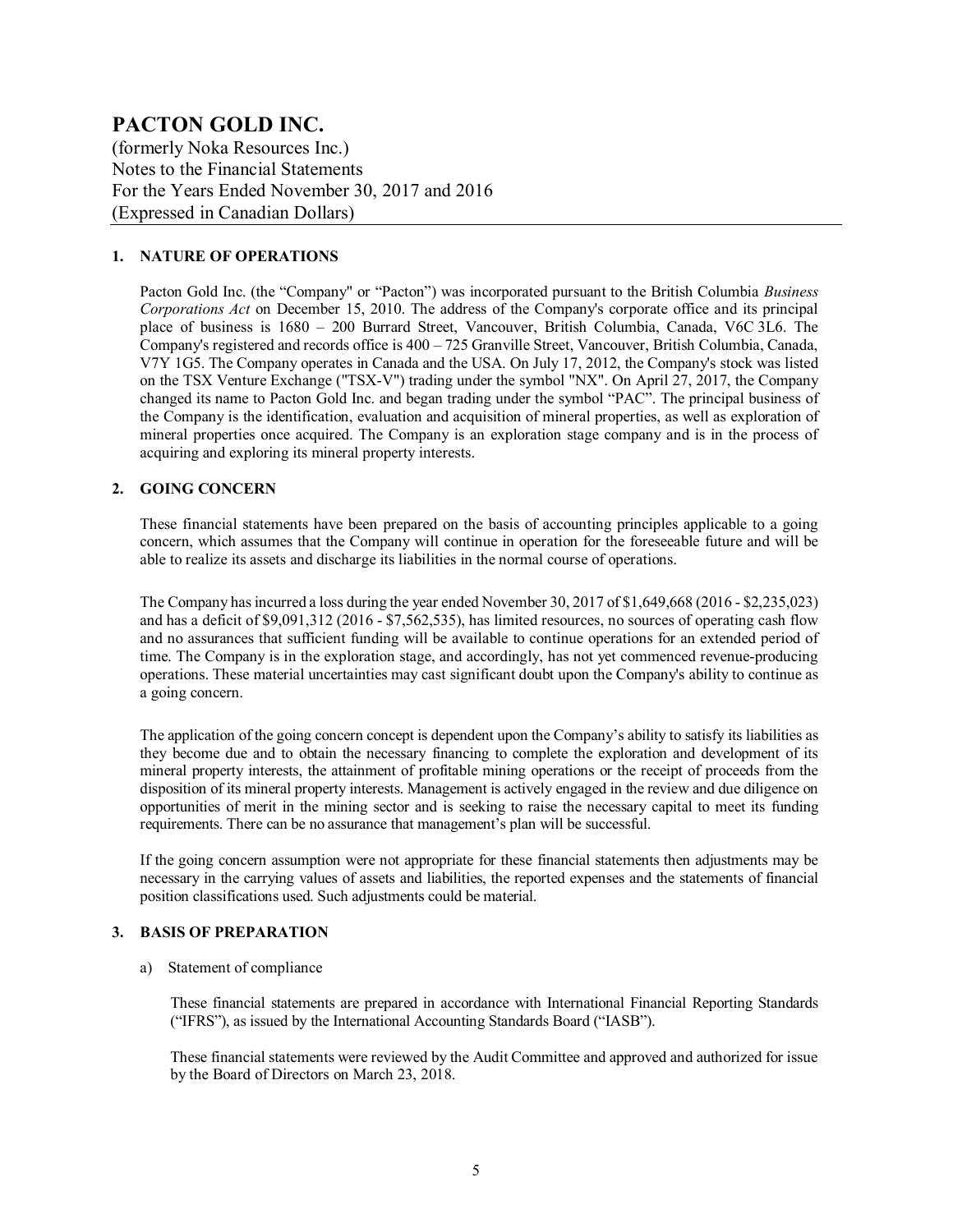(formerly Noka Resources Inc.) Notes to the Financial Statements For the Years Ended November 30, 2017 and 2016 (Expressed in Canadian Dollars)

#### **3. BASIS OF PRESENTATION** (Continued)

b) Basis of measurement

These financial statements have been prepared under the historical cost basis, except for financial instruments classified as available-for-sale ("AFS"), and fair value through profit or loss ("FVTPL"). These financial statements have been prepared under the accrual basis of accounting, except for cash flow information.

#### **4. SIGNIFICANT ACCOUNTING POLICIES**

The accounting policies have been applied consistently throughout by the Company for purposes of these financial statements.

a) Cash

Cash includes cash on hand, demand deposits with financial institutions and other short-term, highly liquid investments that are readily convertible to known amounts of cash and subject to an insignificant risk of change in value.

b) Equipment

Equipment is stated at cost less accumulated amortization and impairment losses. The residual value, useful life and amortization method are evaluated every reporting period and changes to the residual value, estimated useful life or amortization method resulting from such review are accounted for prospectively. Amortization is provided for using the declining-balance method at the following rate per annum:

Furniture and equipment 20%

- c) Exploration and evaluation assets
	- *i) Exploration and evaluation expenditures*

Exploration and evaluation activities involve the search for minerals, the determination of technical feasibility and the assessment of commercial viability of an identified resource.

Costs incurred before the Company has obtained the legal rights to explore an area are expensed in the year in which they are incurred. Once the legal right to explore a property has been acquired, costs directly related to exploration and evaluation expenditures are recognized and capitalized, in addition to the acquisition costs. These direct expenditures include such costs as materials used, surveying costs, drilling costs, payments made to contractors, and depreciation on plant and equipment during the exploration phase. Costs not directly attributable to exploration and evaluation activities, including general administrative overhead costs, are expensed in the year in which they occur.

Mineral property acquisition costs and exploration and evaluation expenditures are recorded at cost. When shares are issued as part of mineral property acquisition costs, they are valued at the closing share price on the date of issuance unless the fair value of goods or services received is determinable. Payments related to a property acquired under an option or joint venture agreement, where payments are made at the sole discretion of the Company, are recorded in the amounts upon payment.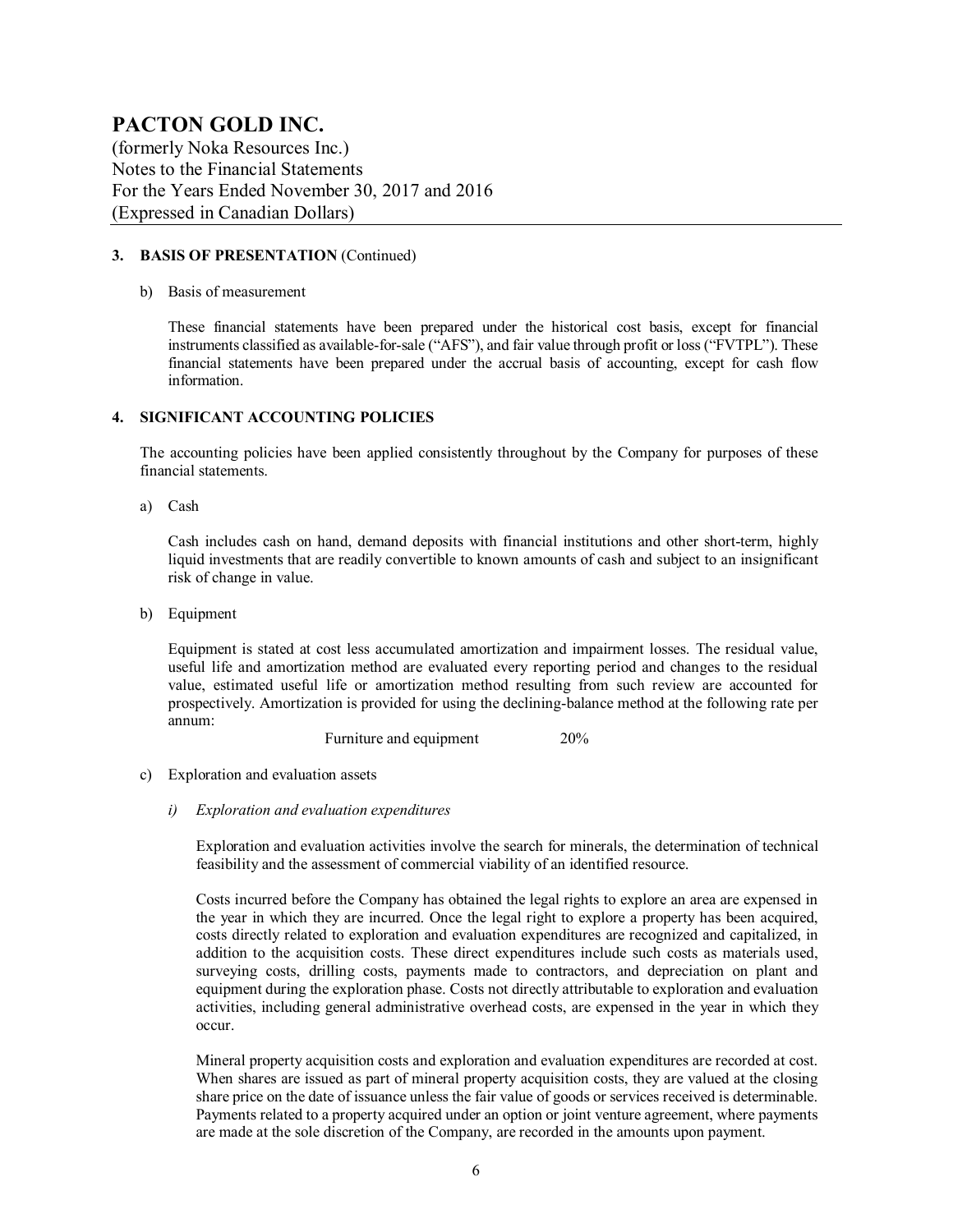(formerly Noka Resources Inc.) Notes to the Financial Statements For the Years Ended November 30, 2017 and 2016 (Expressed in Canadian Dollars)

#### **4. SIGNIFICANT ACCOUNTING POLICIES** (Continued)

c) Exploration and evaluation assets (continued)

#### *i) Exploration and evaluation expenditures (continued)*

Once the technical feasibility and commercial viability of extracting the mineral resource has been determined, the property is considered to be a mine under development and is classified as "mines under construction". Exploration and evaluation assets are also tested for impairment before the assets are transferred to development properties.

The Company may occasionally enter into farm-out arrangements, whereby the Company will transfer part of a mineral property interest, as consideration, for an agreement by transferee to meet certain exploration and evaluation expenditures that would otherwise have been undertaken by the Company. The Company does not record any expenditures made by the farmee on its behalf. Any cash consideration received from the agreement is credited against the costs previously capitalized to the mineral property interest given up by the Company, with any excess cash accounted for as a gain on disposal.

#### *ii) Impairment*

When a project is deemed to no longer have commercially viable prospects to the Company, exploration and evaluation expenditures in respect of that project are deemed to be impaired. As a result, those exploration and evaluation expenditure costs, in excess of estimated recoveries, are written off to profit and loss.

The Company assesses exploration and evaluation assets for impairment when facts and circumstances suggest that the carrying amount of an asset may exceed its recoverable amount. The recoverable amount is the higher of the asset's fair value less costs to sell and value in use.

#### *iii) Decommissioning liabilities*

An obligation to incur decommissioning and site rehabilitation costs occurs when environmental disturbance is caused by exploration, evaluation, development or ongoing production.

Decommissioning and site rehabilitation costs arising from the installation of plant and other site preparation work, discounted to their net present value, are provided when the obligation to incur such costs arises and are capitalized into the cost of the related asset. These costs are charged against operations through depreciation of the asset and unwinding of the discount on the provision.

Depreciation is included in operating costs while the unwinding of the discount is included as a financing cost. Changes in the measurement of a liability relating to the decommissioning or site rehabilitation of plant and other site preparation work are added to, or deducted from, the cost of the related asset.

The costs for the restoration of site damage, which arises during production, are provided at their net present values and charged against operations as extraction progresses.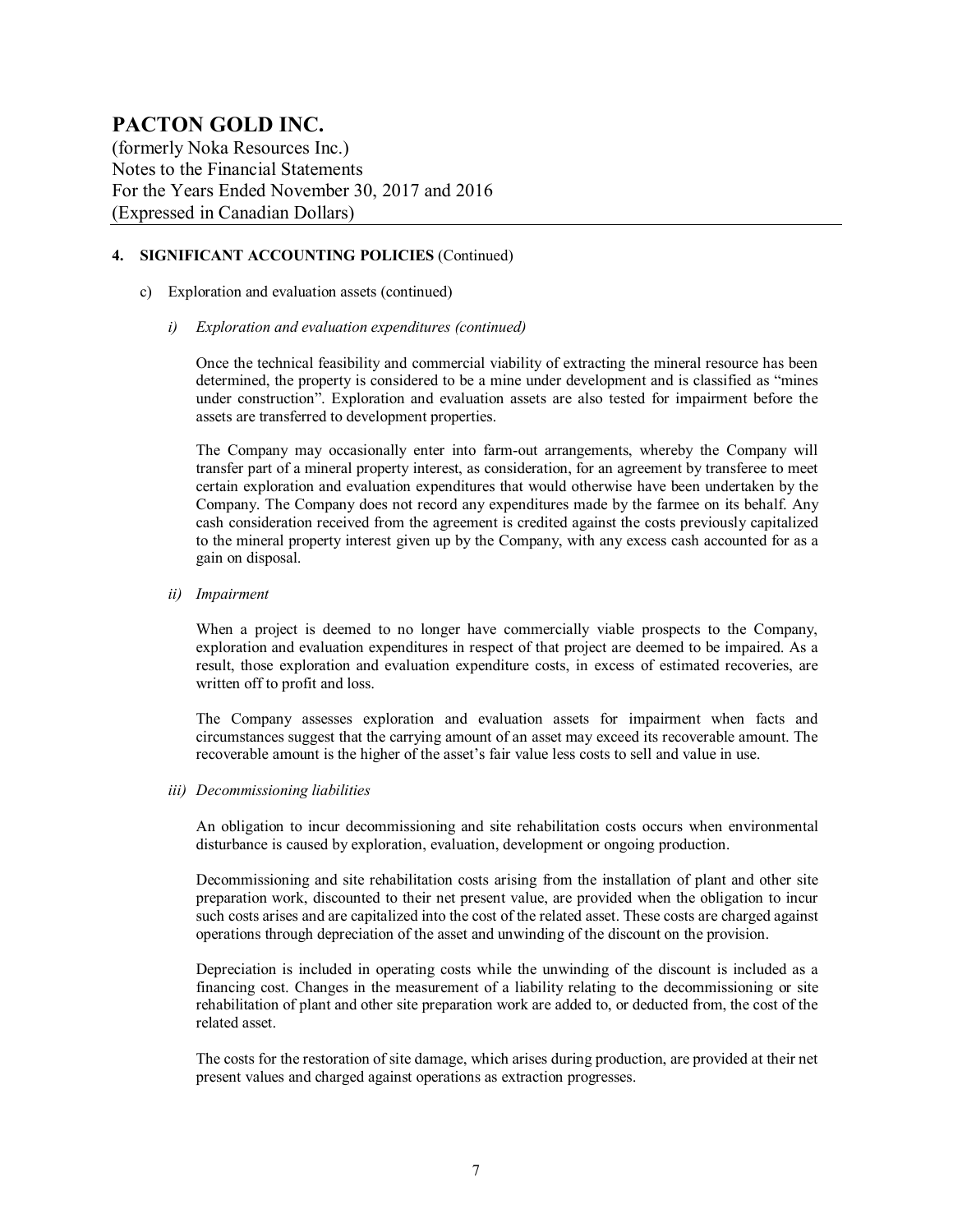(formerly Noka Resources Inc.) Notes to the Financial Statements For the Years Ended November 30, 2017 and 2016 (Expressed in Canadian Dollars)

#### **4. SIGNIFICANT ACCOUNTING POLICIES** (Continued)

- c) Exploration and evaluation assets (continued)
	- *iii) Decommissioning liabilities (continued)*

Changes in the measurement of a liability, which arises during production, are charged against operating profit. The discount rate used to measure the net present value of the obligations is the pretax rate that reflects the current market assessment of the time value of money and the risks specific to the obligation.

d) Capital stock

Proceeds from the exercise of stock options and warrants are recorded as capital stock in the amount for which the option or warrant enabled the holder to purchase a share in the Company. Capital stock issued for non-monetary consideration is valued at the closing market price at the date of issuance when the fair value of the non-monetary assets cannot be reasonably estimated. The proceeds from the issuance of units are allocated between common shares and warrants based on the residual value method. Under this method, the proceeds are allocated first to capital stock based on the fair value of the common shares at the time the units are priced and any residual value is allocated to the warrants reserve. Consideration received for the exercise of warrants is recorded in capital stock and the related residual value is transferred to capital stock. For those warrants that expire the recorded value is transferred to deficit.

e) Flow-through shares

Resource expenditures for income tax purposes related to exploration and development activities funded by flow-through share arrangements are renounced to investors in accordance with income tax legislation. A liability is recognized for the premium on the flow-through shares and is subsequently reversed as the Company incurs qualifying Canadian exploration expenses.

In circumstances where the Company has issued flow-through shares by way of a unit offering, the proceeds are allocated first to capital stock based on the fair value of the common shares at the time the units are priced and any residual value is allocated to the warrants reserve first based on the fair value of the warrant component using the Black-Scholes option pricing model on grant date. Any remaining residual value is then recognized as a liability for the premium on the flow-through shares.

- f) Financial instruments
	- *i) Financial assets*

The Company classifies its financial assets in the following categories: FVTPL, held-to-maturity investments ("HTM"), loans and receivables, and AFS. The classification depends on the purpose for which the financial assets were acquired. Management determines the classification of assets at recognition.

· Financial assets at FVTPL Financial assets at FVTPL are initially recognized at fair value with changes in fair value recorded through income.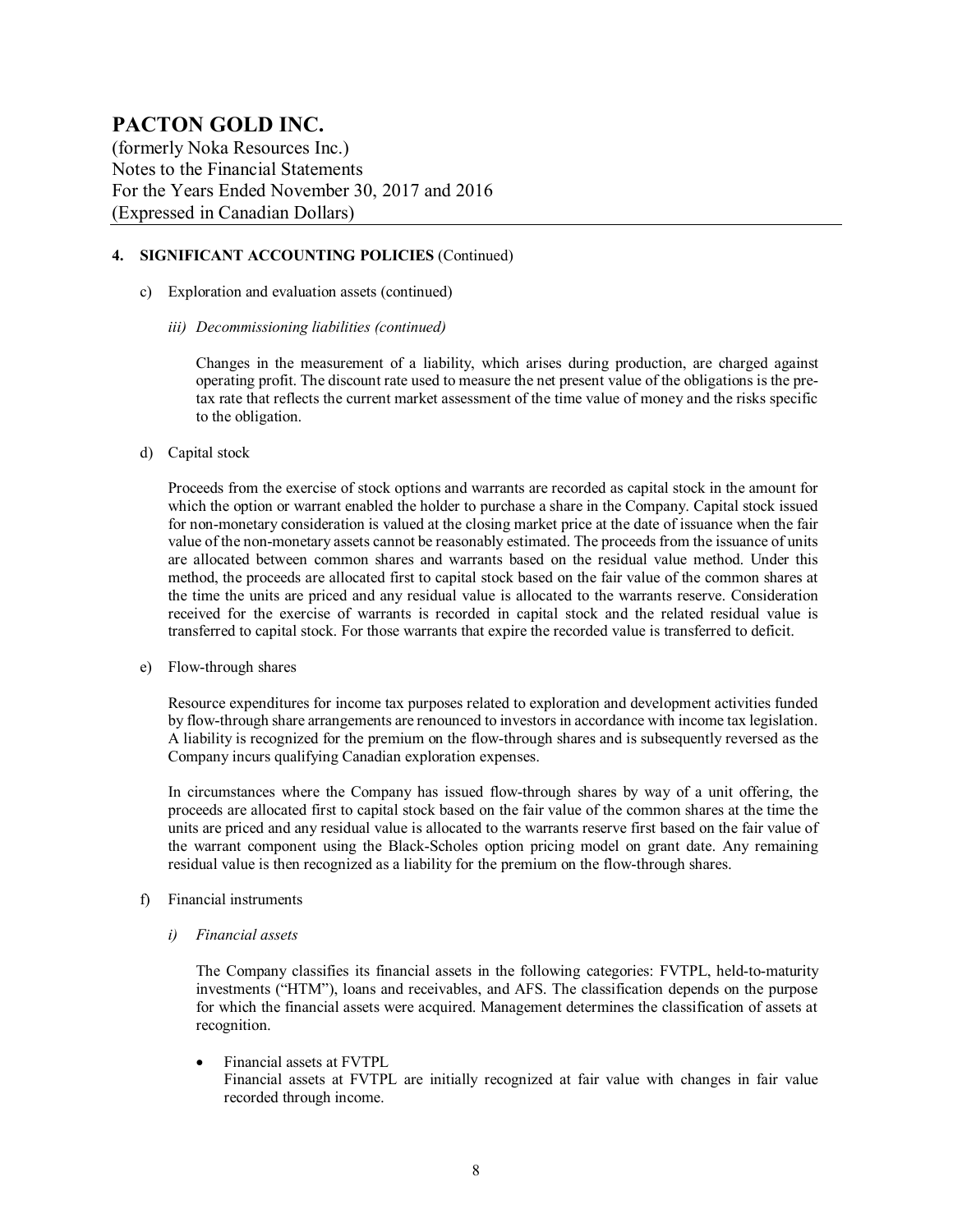(formerly Noka Resources Inc.) Notes to the Financial Statements For the Years Ended November 30, 2017 and 2016 (Expressed in Canadian Dollars)

#### **4. SIGNIFICANT ACCOUNTING POLICIES** (Continued)

- f) Financial instruments (continued)
	- *i) Financial assets (continued)*
		- HTM investments

HTM investments are recognized on a trade-date basis and are initially measured at fair value, including transaction costs.

• Loans and receivables

Loans and receivables are non-derivative financial assets with fixed or determinable payments that are not quoted in an active market. They are included in current assets, or non-current assets based on their maturity date. Loans and receivables are carried at amortized cost, less any impairment.

• AFS financial assets

AFS financial assets are non-derivatives that are either designated as available-for-sale or not classified in any of the other financial asset categories. Changes in the fair value of AFS financial assets are recognized as other comprehensive income and classified as a component of equity.

Management assesses the carrying value of AFS financial assets at least annually and any impairment charges are recognized in profit or loss. When financial assets classified as AFS are sold, the accumulated fair value adjustments recognized in other comprehensive income are included in profit and loss.

• Effective interest method

The effective interest method calculates the amortized cost of a financial asset and allocates interest income over the corresponding period. The effective interest rate is the rate that discounts estimated future cash receipts over the expected life of the financial asset, or, where appropriate, a shorter period, to the net carrying amount on initial recognition.

Income is recognized on an effective interest basis for debt instruments other than those financial assets classified as FVTPL.

• Impairment of financial assets

Financial assets, other than those at FVTPL, are assessed for indicators of impairment at each period-end. Financial assets are impaired when there is objective evidence that, as a result of one or more events that occurred after the initial recognition of the financial asset, the estimated future cash flows of the investment have been impacted.

Objective evidence of impairment could include the following:

- · Significant financial difficulty of the issuer or counterparty;
- · Default or delinquency in interest or principal payments; or
- · It has become probable that the borrower will enter bankruptcy or financial reorganization.

For financial assets carried at amortized cost, the amount of the impairment is the difference between the asset's carrying amount and the present value of the estimated future cash flows, discounted at the financial asset's original effective interest rate.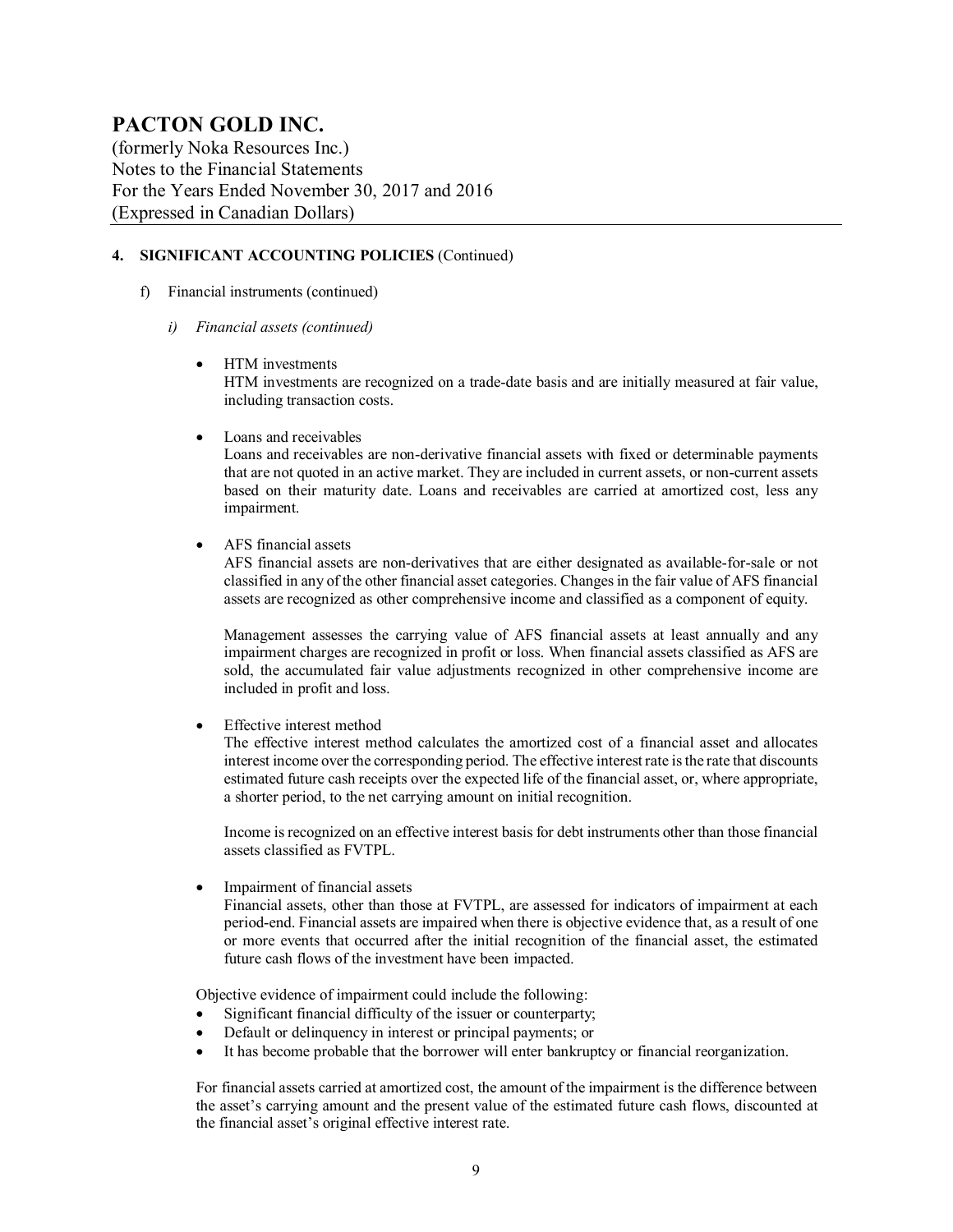(formerly Noka Resources Inc.) Notes to the Financial Statements For the Years Ended November 30, 2017 and 2016 (Expressed in Canadian Dollars)

#### **4. SIGNIFICANT ACCOUNTING POLICIES** (Continued)

#### f) Financial instruments (continued)

#### *i) Financial assets (continued)*

The carrying amount of all financial assets, excluding trade receivables, is directly reduced by the impairment loss. The carrying amount of trade receivables is reduced through the use of an allowance account. When a trade receivable is considered uncollectible, it is written off against the allowance account. Subsequent recoveries of amounts previously written off are credited against the allowance account. Changes in the carrying amount of the allowance account are recognized in profit and loss.

With the exception of AFS equity instruments, if, in a subsequent period, the amount of the impairment loss decreases and the decrease relates to an event occurring after the impairment was recognized, the previously recognized impairment loss is reversed through profit and loss. On the date of impairment reversal, the carrying amount of the financial asset cannot exceed its amortized cost had impairment not been recognized.

#### *ii) Financial liabilities*

The Company classifies its financial liabilities in the following categories: Other financial liabilities and derivative financial liabilities.

· Other financial liabilities

Other financial liabilities are non-derivatives and are recognized initially at fair value, net of transaction costs incurred, and are subsequently stated at amortized cost. Any difference between the amounts originally received, net of transaction costs, and the redemption value is recognized in profit and loss over the period to maturity using the effective interest method. Borrowings and other financial liabilities are classified as current or non-current based on their maturity date.

· Derivative financial liabilities

Derivative financial liabilities are initially recognized at their fair value on the date the derivative contract is entered into and are subsequently remeasured at their fair value at each reporting period with changes in the fair value recognized in profit and loss. Derivative financial liabilities include warrants issued by the Company denominated in a currency other than the Company's functional currency.

#### *iii) Compound financial instruments*

Compound financial instruments issued by the Company comprise convertible debentures that can be converted into shares of the Company at the option of the holder, and the number of shares to be issued does not vary with changes in their fair value. The liability component of a compound financial instrument is recognized initially at the fair value of a similar liability that does not have an equity conversion option. The equity component is recognized initially as the difference between the fair value of the compound financial instrument as a whole and the fair value of the liability component. Any directly attributable transaction costs are allocated to the liability and equity components in proportion to their initial carrying amounts. Subsequent to the initial recognition, the liability component of a compound financial instrument is measured at amortized cost using the effective interest method. The equity component of a compound financial instrument is not remeasured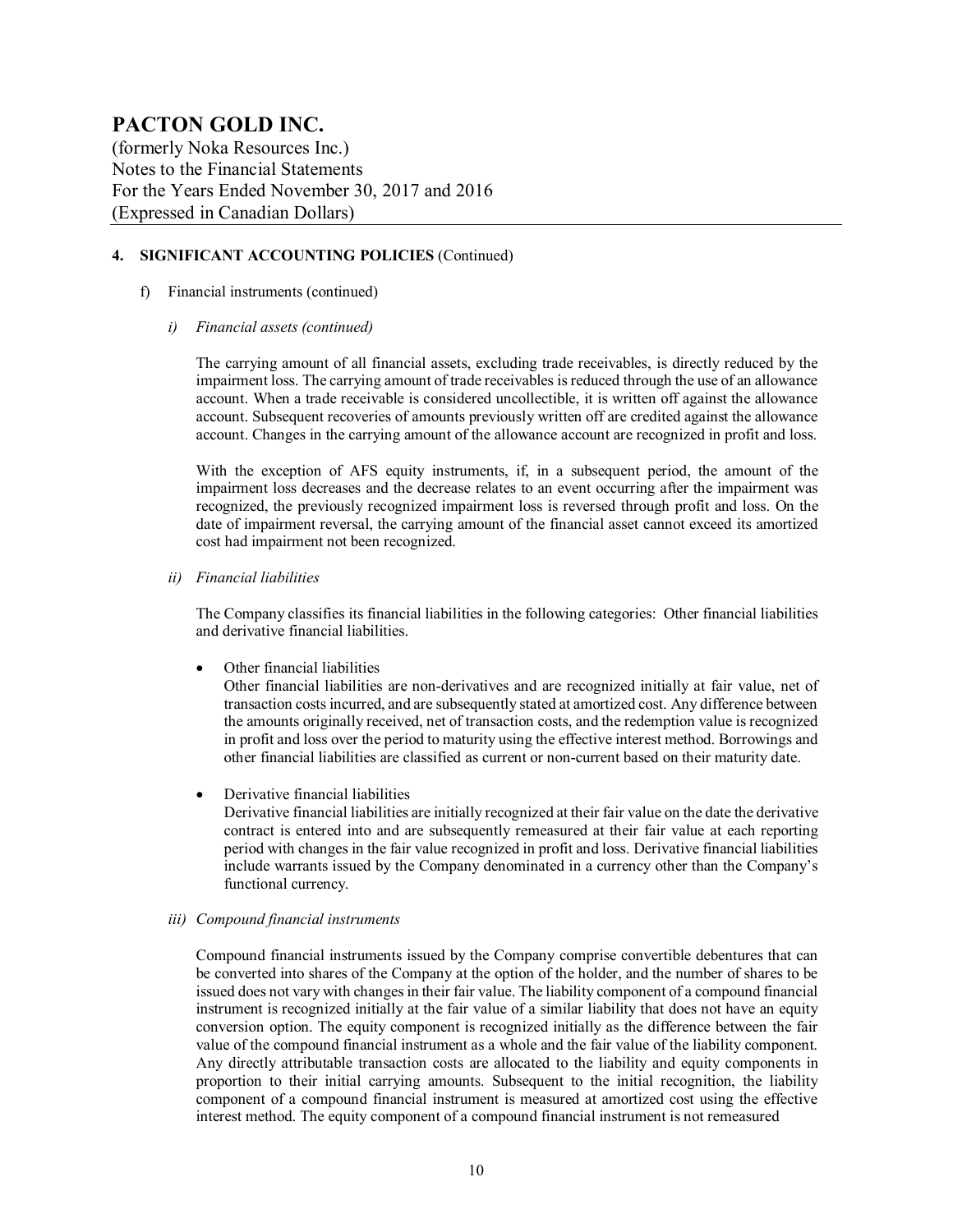(formerly Noka Resources Inc.) Notes to the Financial Statements For the Years Ended November 30, 2017 and 2016 (Expressed in Canadian Dollars)

#### **4. SIGNIFICANT ACCOUNTING POLICIES** (Continued)

- f) Financial instruments (continued)
	- *iii) Compound financial instruments (continued)*

subsequent to initial recognition. Interest, dividends, losses and gains relating to the financial liability are recognized in profit and loss. When the conversion option is exercised, the consideration received is recorded as capital stock and the equity component of the compound financial instrument is transferred to capital stock.

#### *iv) Fair value hierarchy*

Fair value measurements of financial instruments are required to be classified using a fair value hierarchy that reflects the significance of inputs used in making the measurements. The levels of the fair value hierarchy are defined as follows:

| Level $1$ : | Quoted prices (unadjusted) in active markets for identical assets or liabilities. |
|-------------|-----------------------------------------------------------------------------------|
| Level 2:    | Inputs other than quoted prices included within Level 1 that are observable for   |
|             | the asset or liability, either directly or indirectly.                            |
| Level $3$ : | Inputs for assets or liabilities that are not based on observable market data.    |

#### g) Share-based payments

The Company grants share options to acquire common shares of the Company to directors, officers, employees and consultants. The fair value of share-based payments to employees is measured at grant date using the Black-Scholes option pricing model, and is recognized over the vesting period for employees using the graded method. Fair value of share-based payments for non-employees is recognized and measured at the date the goods or services are received based on the fair value of the goods or services received. If it is determined that the fair value of goods and services received cannot be reliably measured, the share-based payment is measured at the fair value of the equity instruments issued using the Black-Scholes option pricing model.

For both employees and non-employees, the fair value of share-based payments is recognized as either an expense or as mineral property interests with a corresponding increase in option reserves. The amount recognized as expense is adjusted to reflect the number of share options expected to vest. Consideration received on the exercise of stock options is recorded in capital stock and the related share-based payment in option reserves is transferred to capital stock. For those options that expire or are forfeited after vesting, the recorded value is transferred to deficit.

h) Income taxes

Income tax expense consisting of current and deferred tax expense is recognized in the statement of comprehensive loss. Current tax expense is the expected tax payable on the taxable income for the year, using tax rates enacted or substantively enacted at period-end, adjusted for amendments to tax payable with regard to previous years.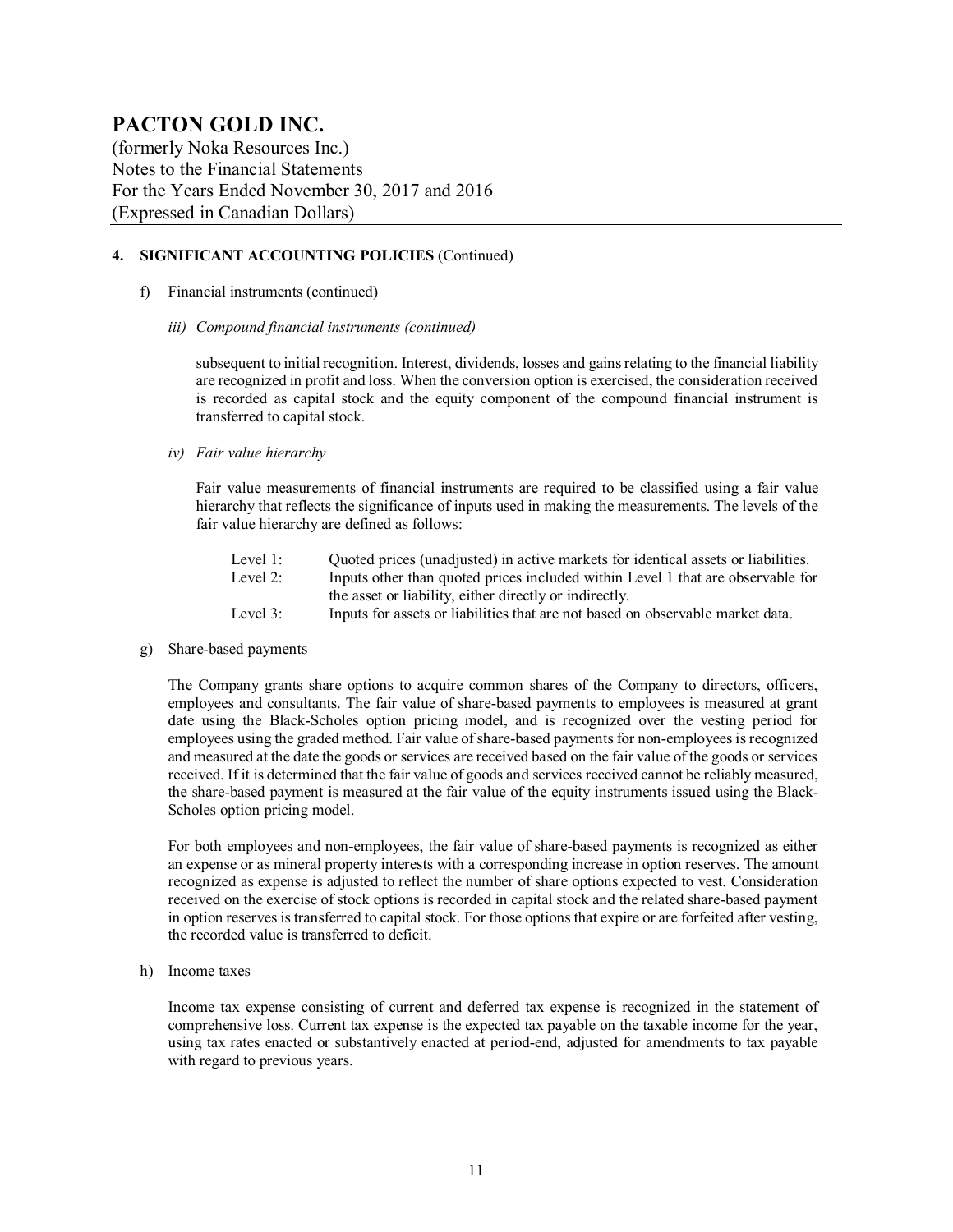(formerly Noka Resources Inc.) Notes to the Financial Statements For the Years Ended November 30, 2017 and 2016 (Expressed in Canadian Dollars)

#### **4. SIGNIFICANT ACCOUNTING POLICIES** (Continued)

h) Income taxes (continued)

Deferred tax assets and liabilities and the related deferred income tax expense or recovery are recognized for deferred tax consequences attributable to differences between the financial statement carrying amounts of existing assets and liabilities and their respective tax basis. Deferred tax assets and liabilities are measured using the enacted or substantively enacted tax rates expected to apply when the asset is realized or the liability settled. The effect on deferred tax assets and liabilities of a change in tax rates is recognized in income in the period that substantive enactment occurs.

A deferred tax asset is recognized to the extent that it is probable that future taxable income will be available against which the asset can be utilized. To the extent that the Company does not consider it probable that a deferred tax asset will be recovered, the deferred tax asset is reduced. Deferred tax assets and liabilities are offset when there is a legally enforceable right to set off current tax assets against current tax liabilities and when they relate to income taxes levied by the same taxation authority and the Company intends to settle its current tax assets and liabilities on a net basis.

i) Earnings (loss) per share

The Company presents basic earnings (loss) per share data for its common shares, calculated by dividing the loss attributable to common shareholders of the Company by the weighted average number of shares outstanding during the period. The Company uses the treasury stock method for calculating diluted earnings (loss) per share. Under this method the dilutive effect on earnings per share is calculated on the use of the proceeds that could be obtained upon exercise of options, warrants and similar instruments. It assumes that the proceeds of such exercise would be used to purchase common shares at the average market price during the period. However, the calculation of diluted loss per share excludes the effects of various conversions and exercise of options and warrants that would be anti-dilutive. The Company's options and warrants were anti-dilutive in the years ended November 30, 2017 and 2016, as losses were incurred.

j) Impairment of assets

Assets that have an indefinite useful life are tested annually for impairment. At the end of each reporting period, the Company reviews the carrying amounts of its assets that are subject to amortization to determine whether there is any indication that those assets have suffered an impairment loss. If any such indication exists, the recoverable amount of the asset is estimated in order to determine the extent of the impairment loss (if any). Where it is not possible to estimate the recoverable amount of an individual asset, the Company estimates the recoverable amount of the cash-generating unit ("CGU") to which the asset belongs. Where a reasonable and consistent basis of allocation can be identified, corporate assets are also allocated to individual CGUs, or otherwise they are allocated to the smallest group of CGUs for which a reasonable and consistent allocation basis can be identified.

Recoverable amount is the higher of fair value less costs to sell and value in use. In assessing value in use, the estimated future cash flows are discounted to their present value using a pre-tax discount rate that reflects current market assessments of the time value of money and the risks specific to the asset for which the estimates of future cash flows have not been adjusted.

If the recoverable amount of an asset or CGU is estimated to be less than its carrying amount, the carrying amount of the asset or CGU is reduced to its recoverable amount. An impairment loss is recognized immediately in profit or loss.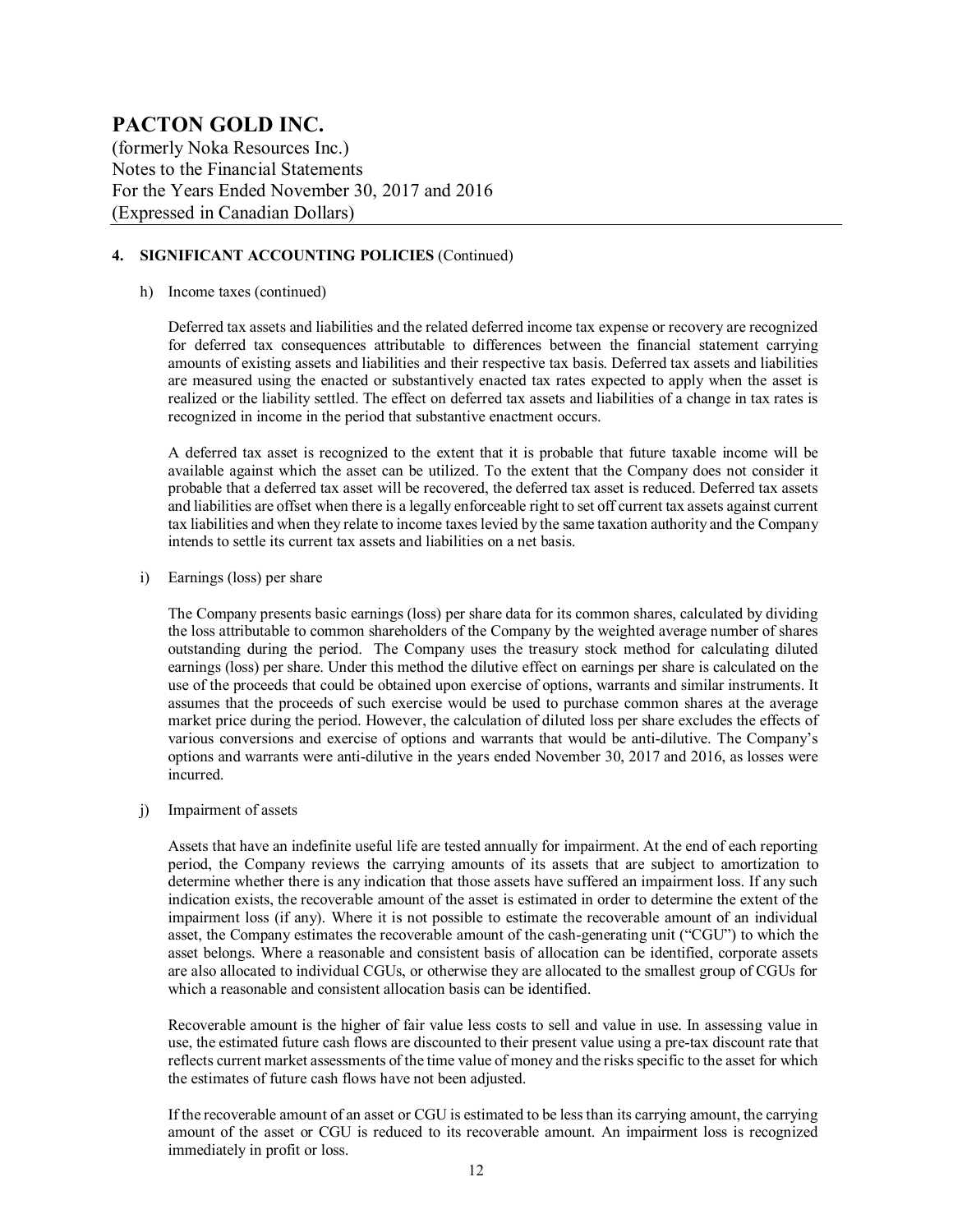(formerly Noka Resources Inc.) Notes to the Financial Statements For the Years Ended November 30, 2017 and 2016 (Expressed in Canadian Dollars)

#### **4. SIGNIFICANT ACCOUNTING POLICIES** (Continued)

j) Impairment of assets (continued)

Where an impairment loss subsequently reverses for assets with a finite useful life, the carrying amount of the asset or CGU is increased to the revised estimate of its recoverable amount, but so that the increased carrying amount does not exceed the carrying amount that would have been determined had no impairment loss been recognized for the asset or CGU in prior years. A reversal of an impairment loss is recognized immediately in profit or loss.

#### k) Joint arrangements

Certain activities of the Company may be conducted through joint arrangements in which two or more parties have joint control. A joint arrangement is classified as either a joint operation or a joint venture, depending on the rights and obligations of the parties to the arrangement.

Joint operations arise when the Company has a direct ownership interest in jointly controlled assets and obligations for liabilities. The financial statements include the Company's proportionate share of the assets, liabilities, revenues, expenses and cash flows of this type of arrangement.

Joint ventures arise when the Company has rights to the net assets of the arrangement. For these arrangements the Company uses the equity method of accounting and recognizes initial and subsequent investments at cost, adjusting for the Company's share of the joint venture's income or loss, less dividends received thereafter. Joint ventures are tested for impairment whenever objective evidence indicates that the carrying amount of the investment may not be recoverable under the equity method of accounting. The impairment amount is measured as the difference between the carrying amount of the investment and the higher of its fair value less costs of disposal and its value in use. Impairment losses are reversed in subsequent periods if the amount of the loss decreases and the decrease can be related objectively to an event occurring after the impairment was recognized.

l) New accounting standards adopted during the year

#### *Amendments to IAS 1 Presentation of Financial Statements*

These amendments clarify existing IAS 1 requirements resulting from the Disclosure Initiative. It is designed to further encourage companies to apply professional judgment in determining what information to disclose in their financial statements.

#### *Amendments to IFRS 7 Financial Instruments*

The amendment clarifies the applicability of the amendments to IFRS 7 *Disclosure–Offsetting Financial Assets and Financial Liabilities* to condensed interim financial statements.

The adoption of the above new accounting standards on December 1, 2016 did not have any impact on the Company's financial statements.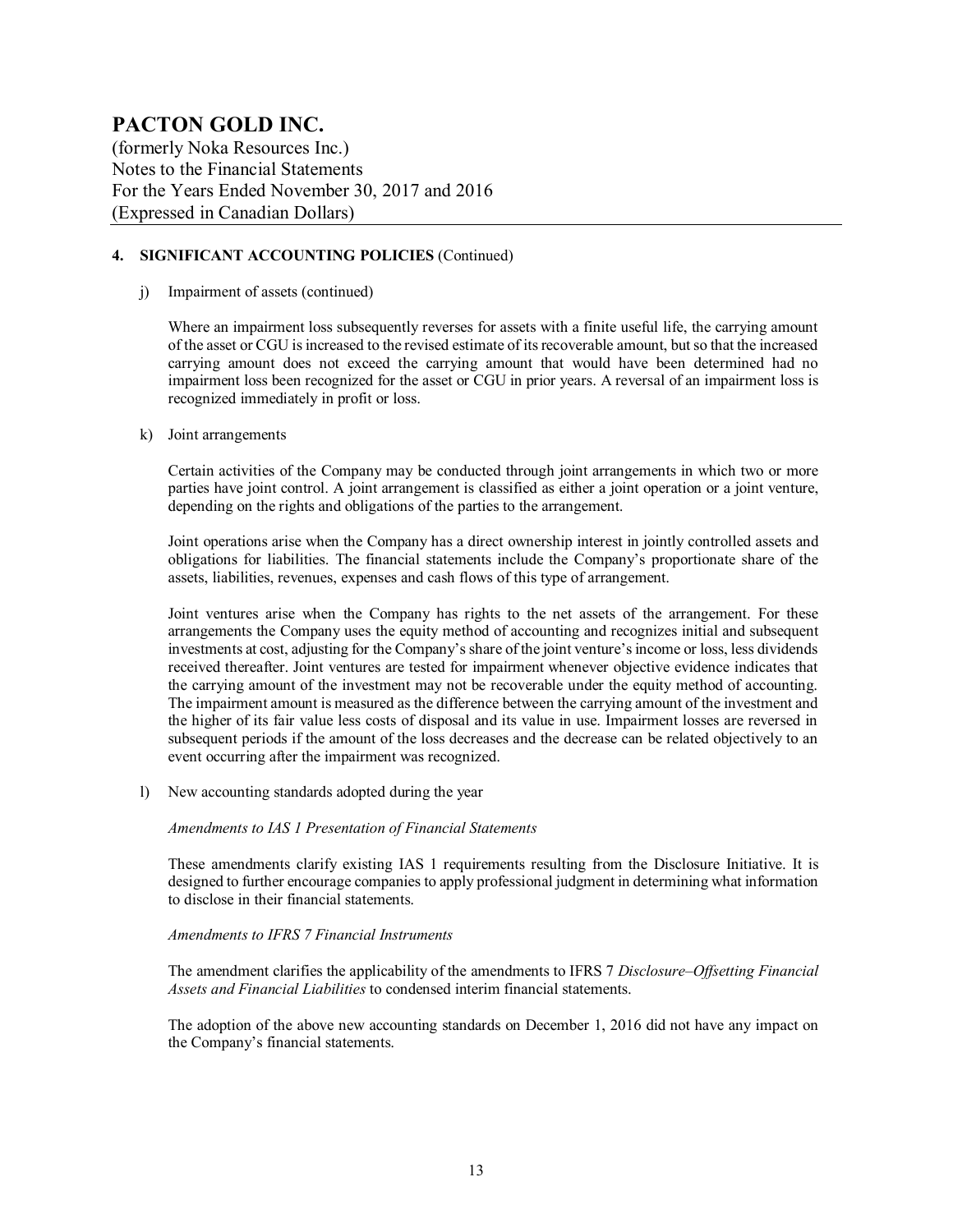(formerly Noka Resources Inc.) Notes to the Financial Statements For the Years Ended November 30, 2017 and 2016 (Expressed in Canadian Dollars)

#### **4. SIGNIFICANT ACCOUNTING POLICIES** (Continued)

m) New accounting standards issued but not yet effective

The Company is currently evaluating the impact that these new accounting standards are expected to have on its financial statements and will adopt these standards at the effective dates.

#### *Amendments to IAS 7 Statement of Cash Flows*

These amendments require that the following changes in liabilities arising from financing activities are disclosed (to the extent necessary): (i) changes from financing cash flows; (ii) changes arising from obtaining or losing control of subsidiaries or other businesses; (iii) the effect of changes in foreign exchange rates; (iv) changes in fair values; and (v) other changes. One way to fulfil the new disclosure requirement is to provide a reconciliation between the opening and closing balances in the statement of financial position for liabilities arising from financing activities. Finally, the amendments state that changes in liabilities arising from financing activities must be disclosed separately from changes in other assets and liabilities. This amendment is effective for reporting periods beginning on or after January 1, 2017.

#### *IFRS 9 Financial Instruments*

IFRS 9 introduces new requirements for classifying and measuring financial assets and liabilities. Additional amendments include introduction of new hedge accounting model and a new expected-loss impairment model. This standard is effective for annual periods beginning on or after January 1, 2018.

#### *IFRS 16 Leases*

IFRS 16 specifies how an IFRS reporter will recognize, measure, present and disclose leases. The standard provides a single lessee accounting model, requiring lessees to recognize assets and liabilities for all leases unless the lease term is 12 months or less or the underlying asset has a low value. Lessors continue to classify leases as operating or finance, with IFRS 16's approach to lessor accounting substantially unchanged from its predecessor, IAS 17 *Leases*. The standard was issued in January 2016 and is effective for annual periods beginning on or after January 1, 2019.

#### **5. CRITICAL ACCOUNTING ESTIMATES AND JUDGMENTS**

The Company makes estimates and assumptions about the future that affect the reported amounts of assets and liabilities. Estimates and judgments are continually evaluated based on historical experience and other factors, including expectations of future events that are believed to be reasonable under the circumstances. In the future, actual experience may differ from these estimates and assumptions.

The effect of a change in an accounting estimate is recognized prospectively by including it in comprehensive income in the year of the change, if the change affects that year only, or in the year of the change and future years, if the change affects both.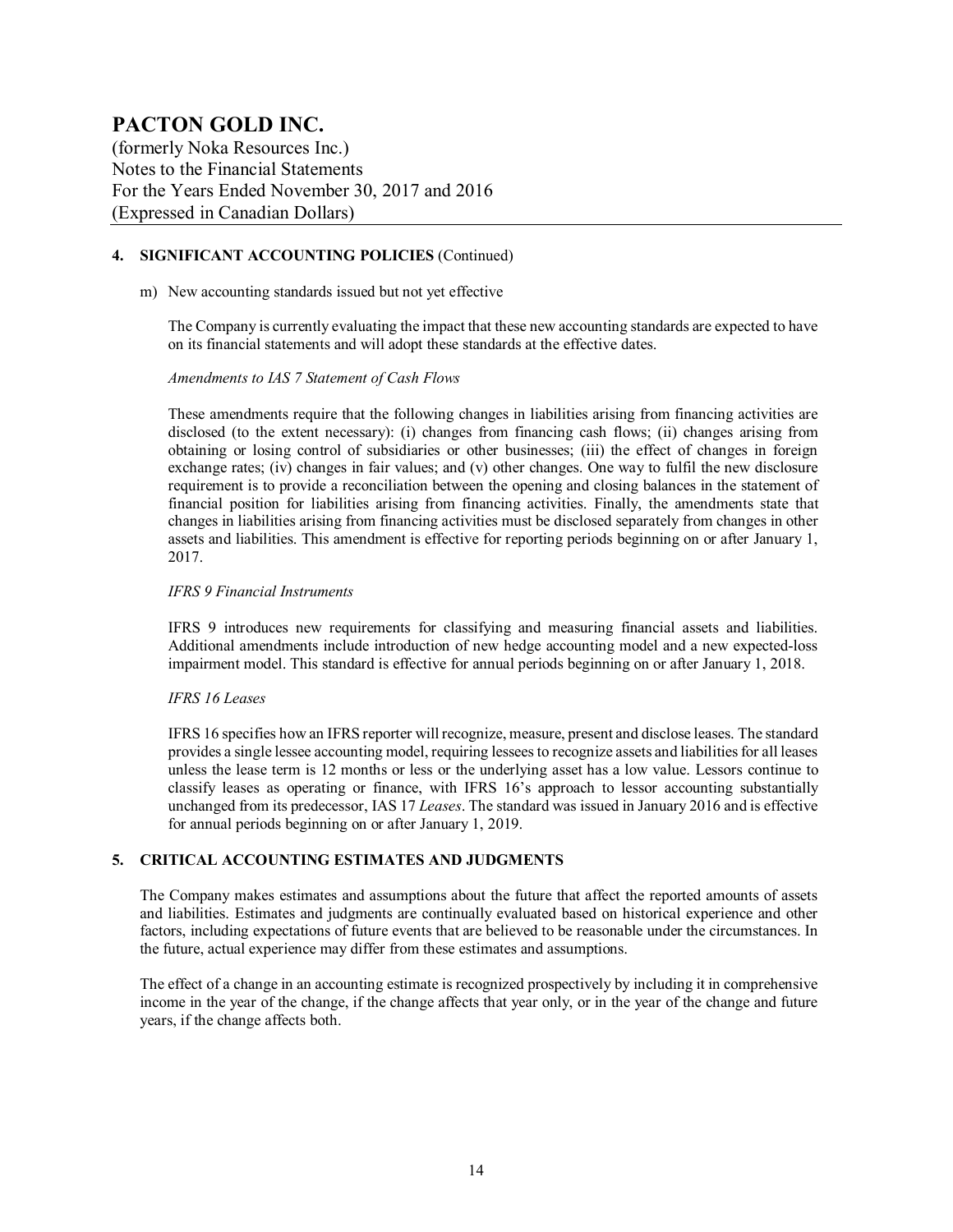(formerly Noka Resources Inc.) Notes to the Financial Statements For the Years Ended November 30, 2017 and 2016 (Expressed in Canadian Dollars)

#### **5. CRITICAL ACCOUNTING ESTIMATES AND JUDGMENTS** (Continued)

*Critical judgments in applying accounting policies*

Information about critical judgments in applying accounting policies that have the most significant risk of causing material adjustment to the carrying amounts of assets and liabilities recognized in the financial statements within the next financial year are discussed below:

a) Impairment of exploration and evaluation assets

The application of the Company's accounting policy for exploration and evaluation expenditures and impairment of the capitalized expenditures requires judgment in determining whether it is likely that future economic benefits will flow to the Company, which may be based on assumptions about future events or circumstances. Estimates and assumptions made may change if new information becomes available. If, after expenditure is capitalized, information becomes available suggesting that the recovery of expenditure is unlikely, the amount capitalized is written off in profit or loss in the year the new information becomes available.

b) Title to mineral property interests

Although the Company has taken steps to verify title to mineral properties in which it has an interest, these procedures do not guarantee the Company's title. Such properties may be subject to prior agreements or transfers and title may be affected by undetected defects.

c) Income taxes

Significant judgment is required in determining the provision for income taxes. There are many transactions and calculations undertaken during the ordinary course of business for which the ultimate tax determination is uncertain. The Company recognizes liabilities and contingencies for anticipated tax audit issues based on the Company's current understanding of the tax law. For matters where it is probable that an adjustment will be made, the Company records its best estimate of the tax liability, including the related interest and penalties in the current tax provision. Management believes they have adequately provided for the probable outcome of these matters; however, the final outcome may result in a materially different outcome than the amount included in the tax liabilities.

In addition, the Company recognizes deferred tax assets relating to tax losses carried forward to the extent that it is probable that taxable profit will be available against which a deductible temporary difference can be utilized. This is deemed to be the case when there are sufficient taxable temporary differences relating to the same taxation authority and the same taxable entity that are expected to reverse in the same year as the expected reversal of the deductible temporary difference, or in years into which a tax loss arising from the deferred tax asset can be carried back or forward. However, utilization of the tax losses also depends on the ability of the taxable entity to satisfy certain tests at the time the losses are recouped.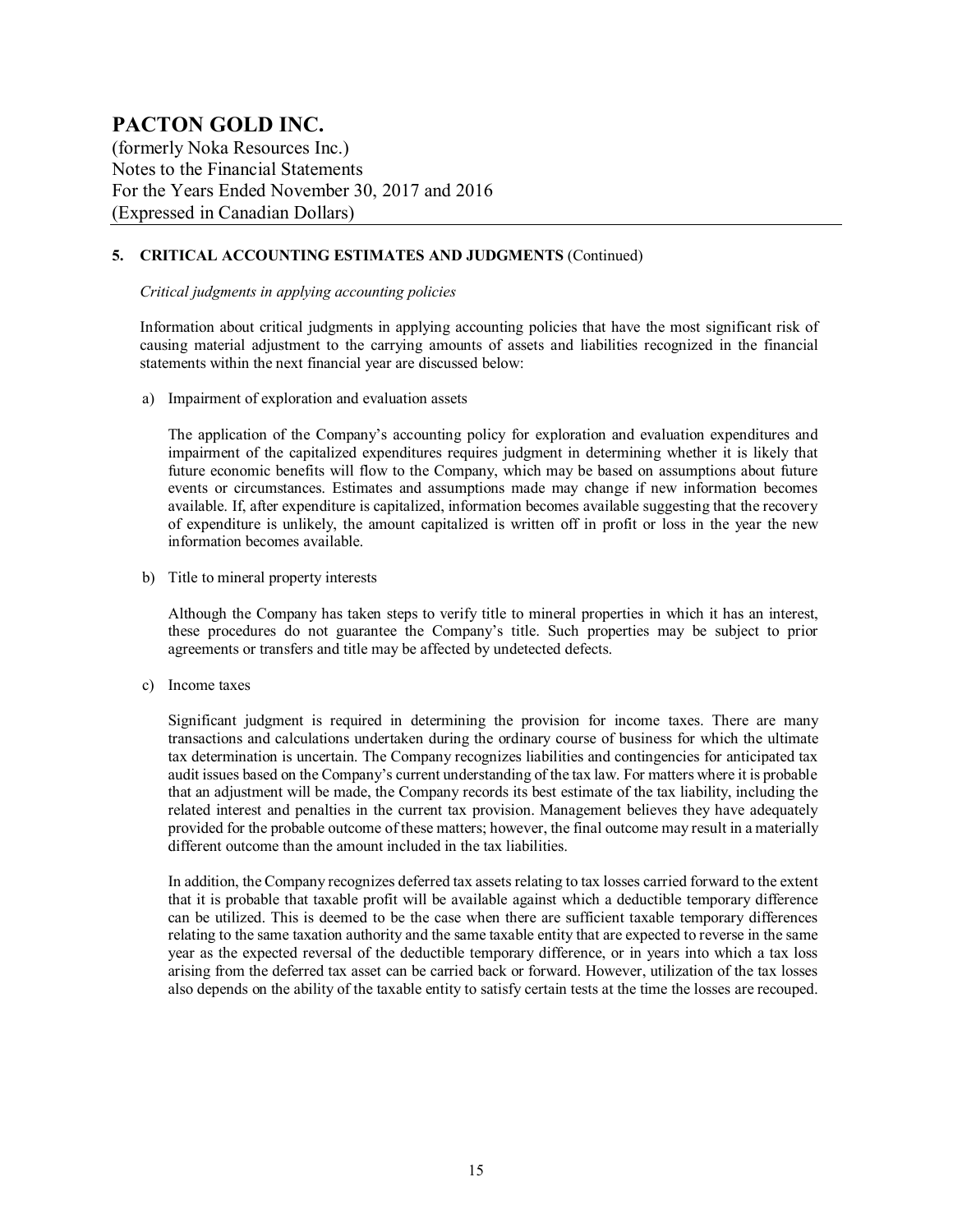(formerly Noka Resources Inc.) Notes to the Financial Statements For the Years Ended November 30, 2017 and 2016 (Expressed in Canadian Dollars)

#### **5. CRITICAL ACCOUNTING ESTIMATES** (Continued)

*Critical judgments in applying accounting policies* (continued)

#### d) Going concern

The assessment of the Company's ability to continue as a going concern requires significant judgment. The financial statements have been prepared on the basis of accounting principles applicable to a going concern, as disclosed in note 2.

#### *Key sources of estimation uncertainty*

The following are key assumptions concerning the future and other key sources of estimation uncertainty that have a significant risk of resulting in material adjustments to the financial statements.

a) Decommissioning liabilities

Rehabilitation provisions have been created based on the Company's internal estimates. Assumptions, based on the current economic environment, have been made, which management believes are a reasonable basis upon which to estimate the future liability. These estimates take into account any material changes to the assumptions that occur when reviewed regularly by management. Estimates are reviewed annually and are based on current regulatory requirements. Significant changes in estimates of contamination, restoration standards and techniques will result in changes to provisions from year to year. Actual rehabilitation costs will ultimately depend on future market prices for the rehabilitation costs that will reflect the market condition at the time the rehabilitation costs are actually incurred. The final cost of the currently recognized rehabilitation provisions may be higher or lower than currently provided for. As at November 30, 2017, the Company has no known rehabilitation requirements, and accordingly, no provision has been made.

#### **6. FINANCIAL INSTRUMENTS**

Financial instruments are agreements between two parties that result in promises to pay or receive cash or equity instruments. The Company classifies its financial instruments as follows: cash is classified as financial assets at FVTPL; receivables as loans and receivables; and accounts payable and accrued liabilities and loans payable as other financial liabilities, which are measured at amortized cost. The carrying values of these instruments approximate their fair values due to their short term to maturity.

The following table sets forth the Company's financial asset measured at fair value by level within the fair value hierarchy:

| <b>November 30, 2017</b> | <b>Level 1</b> | Level 2                       | Level 3                  | <b>Total</b> |
|--------------------------|----------------|-------------------------------|--------------------------|--------------|
| Cash                     | \$121,526      | S<br>-                        | $\overline{\phantom{a}}$ | \$121,526    |
|                          |                |                               |                          |              |
| <b>November 30, 2016</b> | <b>Level 1</b> | <b>Level 2</b>                | Level 3                  | <b>Total</b> |
|                          |                |                               |                          |              |
| Cash                     | 20,142         | S<br>$\overline{\phantom{a}}$ | $\overline{\phantom{0}}$ | 20,142       |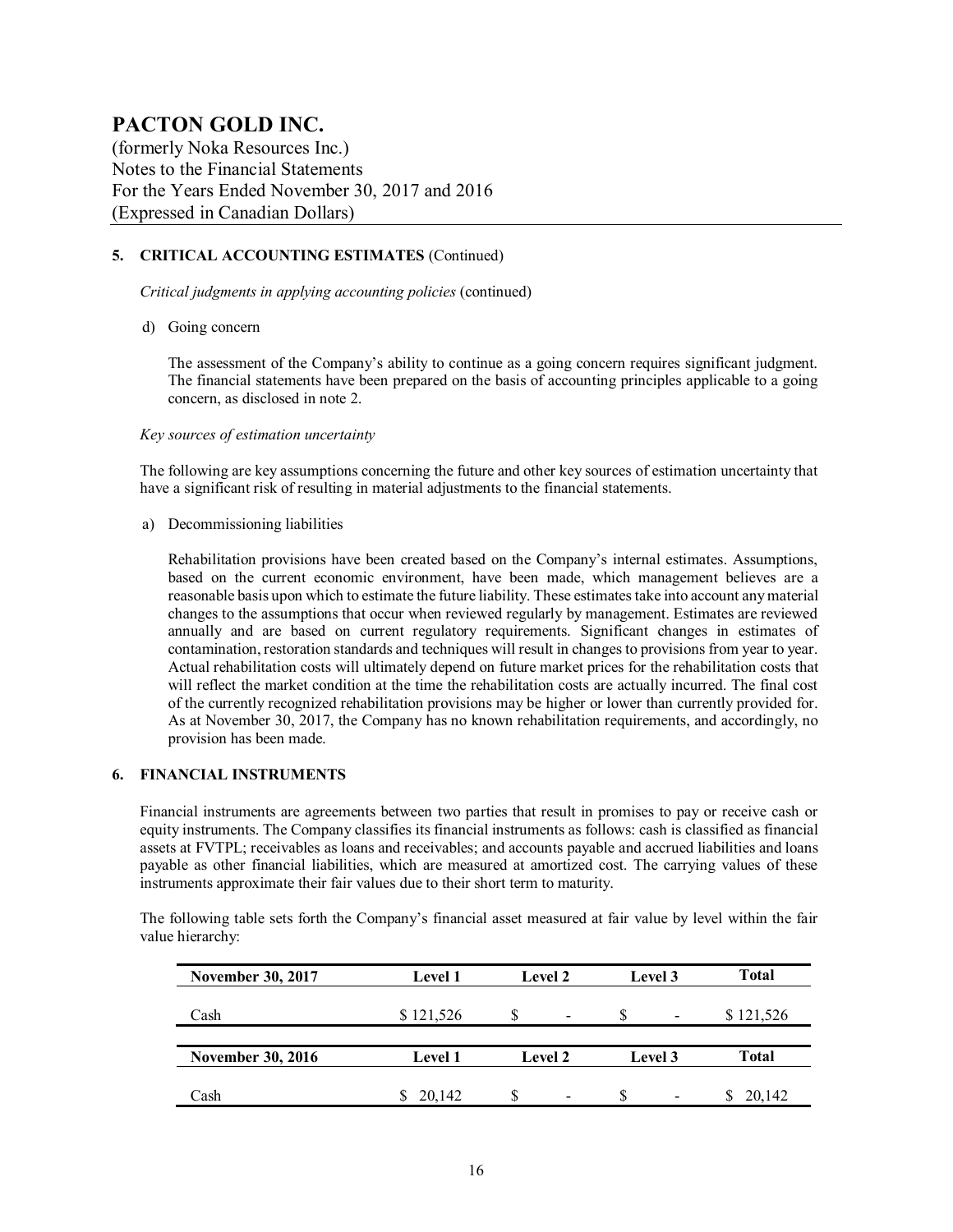(formerly Noka Resources Inc.) Notes to the Financial Statements For the Years Ended November 30, 2017 and 2016 (Expressed in Canadian Dollars)

#### **6. FINANCIAL INSTRUMENTS** (Continued)

The Company has exposure to the following risks from its use of financial instruments:

- Credit risk;
- Liquidity risk; and
- Market risk.
- a) Credit risk

Credit risk is the risk that one party to a financial instrument will cause a financial loss for the other party by failing to discharge an obligation. The Company manages credit risk, in respect of cash, by placing it at major Canadian financial institutions. The Company has minimal credit risk.

b) Liquidity risk

Liquidity risk is the risk that the Company will not be able to meet its financial obligations as they fall due. The Company's approach to managing liquidity is to ensure, as far as possible, that it will always have sufficient liquid funds to meet its liabilities when due, under both normal and stressed conditions, without incurring unacceptable losses or risking damage to the Company's reputation. The contractual financial liabilities of the Company as of November 30, 2017 equal \$1,217,268 (November 30, 2016 - \$274,041). All of the liabilities presented as accounts payable and accrued liabilities are due within 30 days of November 30, 2017. The cash available is not sufficient to meet the Company's financial obligations at year-end.

c) Market risk

Market risk is the risk that changes in market prices, such as foreign exchange rates and interest rates, will affect the Company's income or the value of its holdings of financial instruments. The objective of market risk management is to manage and control market risk exposures within acceptable parameters, while optimizing the return on capital.

- *i) Currency risk* The Company has no funds held in a foreign currency, and as a result is not exposed to significant currency risk on its financial instruments at year-end.
- *ii) Interest rate risk –* Interest rate risk is the risk that future cash flows will fluctuate as a result of changes in market interest rates. Interest earned on cash is at nominal interest rates, and therefore, the Company does not consider interest rate risk to be significant. The Company has no interestbearing financial liabilities.
- *iii) Other price risk –* Other price risk is the risk that the fair value or future cash flows of a financial instrument will fluctuate due to changes in market prices, other than those arising from interest rate risk. The Company is not exposed to significant other price risk.
- d) Capital management

The Company considers its capital to be comprised of shareholders' equity.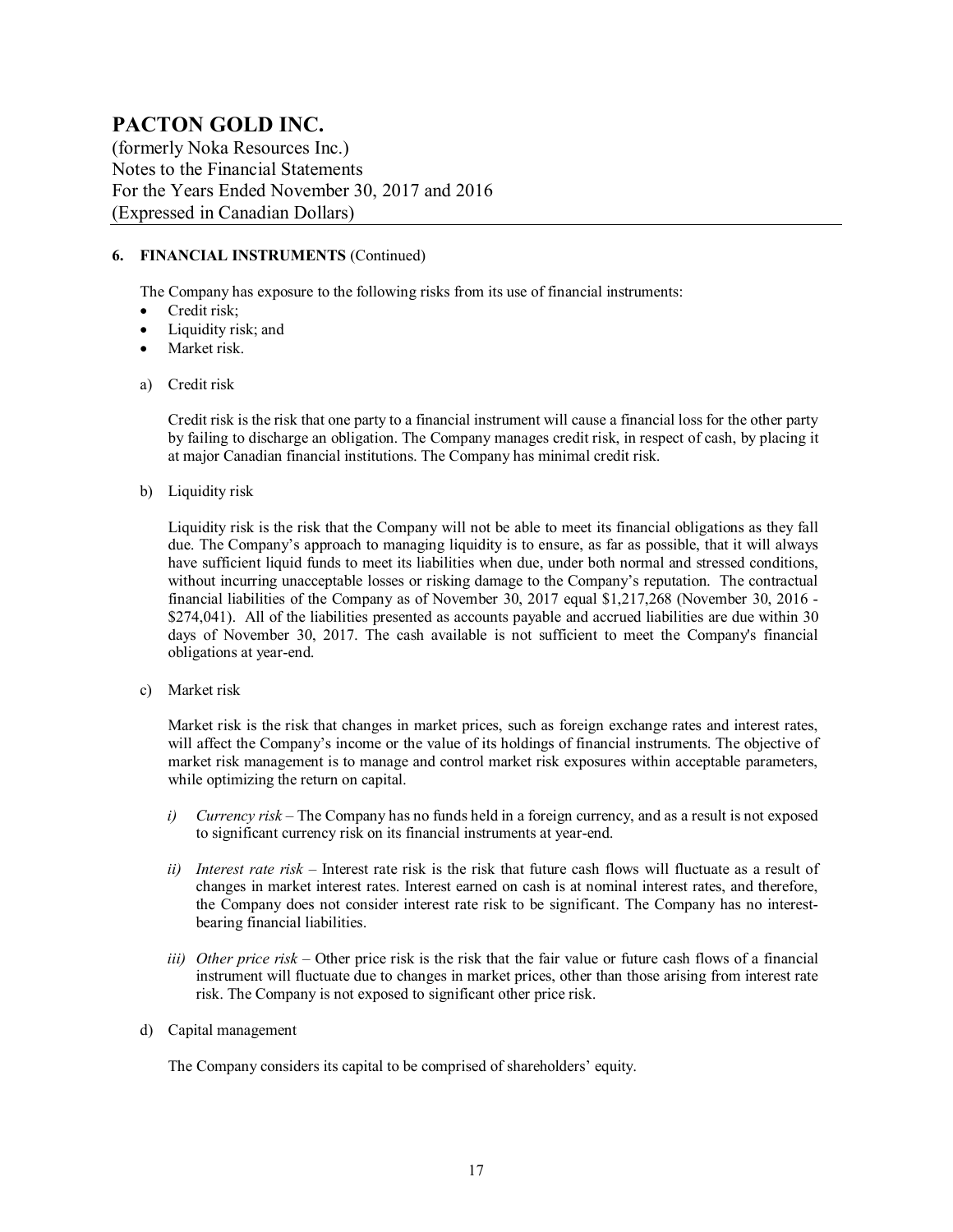(formerly Noka Resources Inc.) Notes to the Financial Statements For the Years Ended November 30, 2017 and 2016 (Expressed in Canadian Dollars)

#### **6. FINANCIAL INSTRUMENTS** (Continued)

#### d) Capital management (continued)

The Company manages the capital structure and makes adjustments to it in light of changes in economic conditions and the risk characteristics of the underlying assets. To maintain or adjust the capital structure, the Company may attempt to issue new shares. Although the Company has been successful at raising funds in the past through the issuance of capital stock, it is uncertain whether it will continue this method of financing due to the current difficult market conditions.

In order to facilitate the management of its capital requirements, the Company prepares expenditure budgets that are updated as necessary depending on various factors, including successful capital deployment and general industry conditions.

Management reviews the capital structure on a regular basis to ensure that the above objectives are met. There have been no changes to the Company's approach to capital management during the year ended November 30, 2017. The Company is not subject to externally imposed capital requirements.

#### **7. EQUIPMENT**

|                                           | Furniture and |
|-------------------------------------------|---------------|
|                                           | Equipment     |
| Cost                                      |               |
| Balance, November 30, 2015, 2016 and 2017 | \$<br>7,717   |
| Accumulated Amortization                  |               |
| Balance, November 30, 2015                | \$<br>975     |
| Amortization                              | 1,348         |
| Balance, November 30, 2016                | 2,323         |
| Amortization                              | 1,079         |
| Balance, November 30, 2017                | \$<br>3,402   |
| Net Book Value, November 30, 2016         | \$<br>5,394   |
| Net Book Value, November 30, 2017         | \$<br>4,315   |

#### **8. EXPLORATION AND EVALUATION ASSETS**

#### a) Tully West Gold Property

On January 16, 2017, the Company entered into an option agreement to earn a 100% interest in the Tully West Gold Property, located in Ontario. On January 18, 2018, certain terms were amended. Under the terms of the amended agreement, the Company must make cash payments and issue common shares of the Company as follows: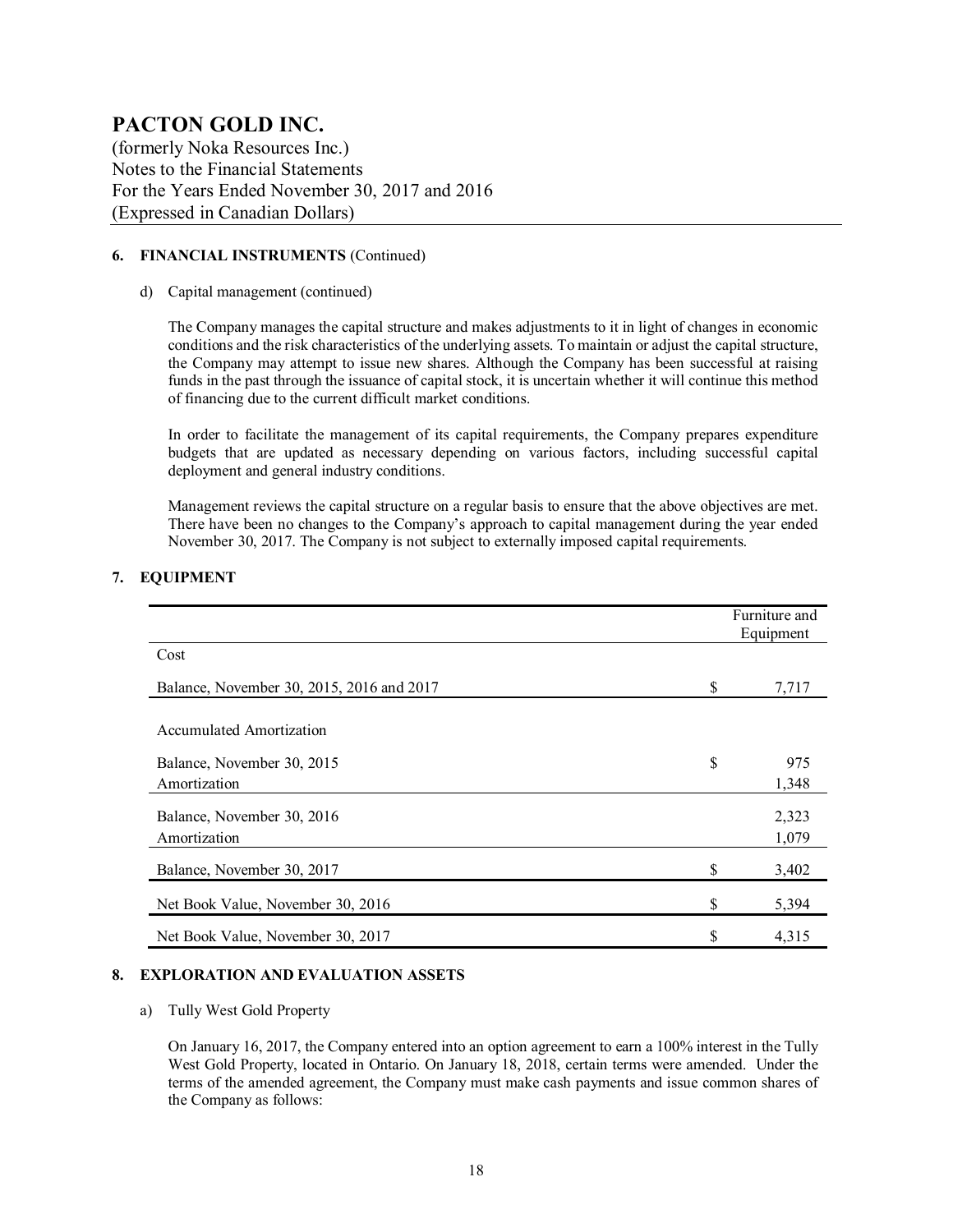(formerly Noka Resources Inc.) Notes to the Financial Statements For the Years Ended November 30, 2017 and 2016 (Expressed in Canadian Dollars)

#### **8. EXPLORATION AND EVALUATION ASSETS** (Continued)

- a) Tully West Gold Property (continued)
	- · Issue 1,300,000 common shares of the Company (issued on January 25, 2017 and valued at \$117,000) and pay \$25,000 (paid) within five days of approval by the TSX-V, which was received January 25, 2017;
	- · Issue 1,300,000 common shares of the Company on or before January 25, 2018 (issued subsequent to November 30, 2017);
	- Pay \$80,000 on or before February 15, 2018 (paid subsequent to November 30, 2017); and
	- · Issue 1,300,000 common shares of the Company and pay \$110,000 on or before January 25, 2019.

If the Company completes an equity financing for gross proceeds in excess of \$1,000,000 (excluding flow-through proceeds), the remaining option payments are due within ten days of closing of the equity financing.

The Company must also incur exploration expenditures as follows:

- \$250,000 on or before January 16, 2018 (incurred);
- An additional \$500,000 on or before January 25, 2019; and
- An additional \$500,000 on or before January 25, 2020.

The vendors retain a 2.5% net smelter return royalty ("NSR"), of which two-fifths (1%) can be repurchased by the Company for an aggregate \$1,000,000.

b) Red Lake Project

On May 10, 2017, the Company entered into an option agreement to earn a 100% interest in 34 mineral claims and 2 mineral patents in the Red Lake Mining District, located in Ontario. Under the terms of the agreement, the Company must make cash payments and issue common shares of the Company as follows:

- Issue 1,200,000 common shares of the Company (issued and valued at \$168,000) and pay \$75,000 (paid) within five days of approval by the TSX-V, which was received on May 19, 2017;
- · Issue 1,000,000 common shares of the Company and pay \$75,000 on or before May 19, 2018;
- · Issue 1,000,000 common shares of the Company and pay \$75,000 on or before May 19, 2019; and
- · Issue 1,000,000 common shares of the Company and pay \$75,000 on or before May 19, 2020.

The vendor retains a NSR varying from 0.25% to 2.25%, of which one-half can be repurchased by the Company, at a rate of \$250,000 per 0.25%.

On May 23, 2017, the Company entered into an option agreement to earn a 100% interest in 14 mineral claims in the Red Lake Mining District, located in Ontario. Under the terms of the agreement, the Company must make cash payments and issue common shares of the Company as follows:

- · Issue 300,000 common shares of the Company (issued and valued at \$42,000) and pay \$16,000 (paid) within five days of approval by the TSX-V, which was received on May 26, 2017;
- Pay  $$12,000$  on or before May 26, 2018;
- Pay \$16,000 on or before May 26, 2019; and
- Pay \$26,000 on or before May 26, 2020.

The claims are subject to an underlying 2% NSR.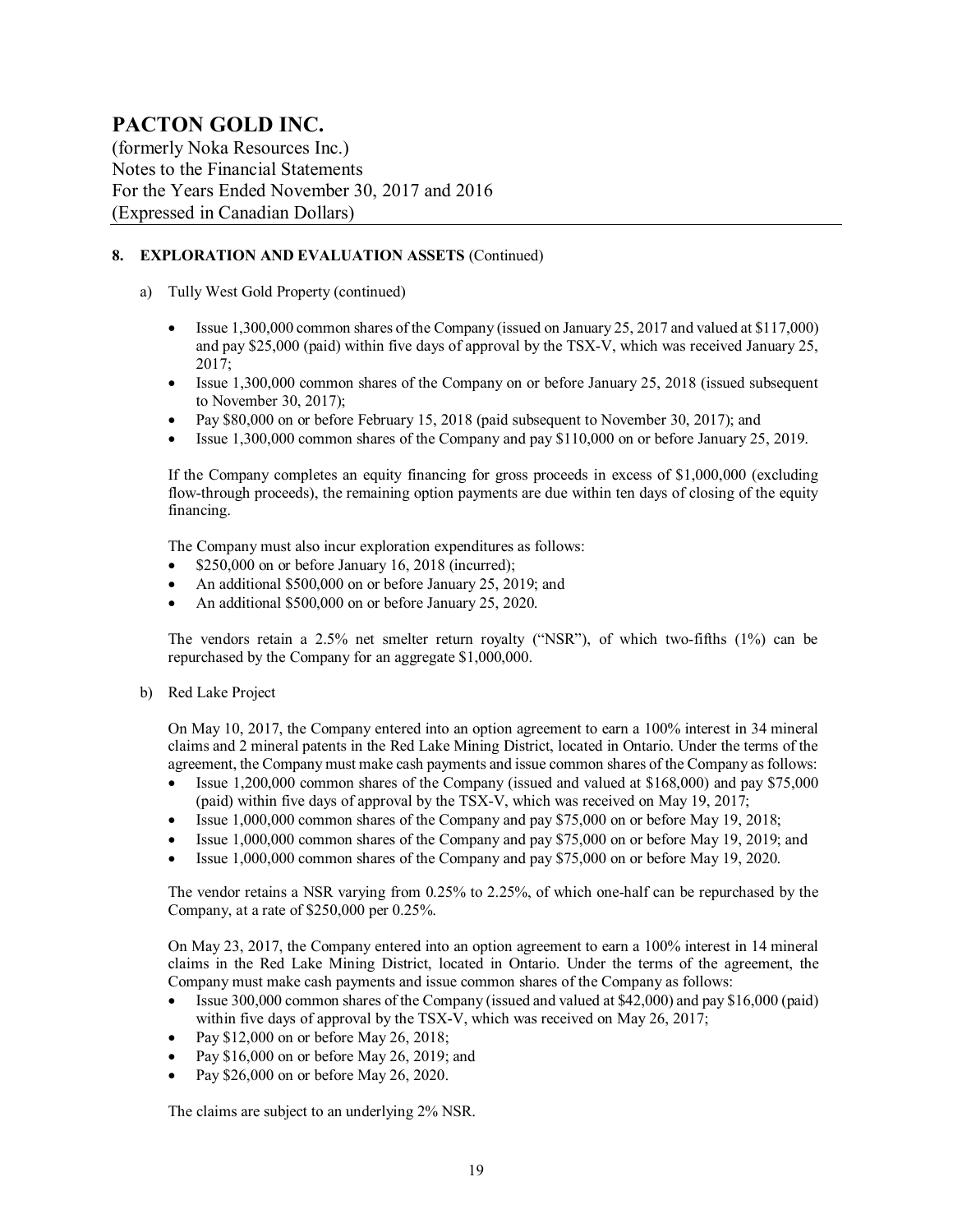(formerly Noka Resources Inc.) Notes to the Financial Statements For the Years Ended November 30, 2017 and 2016 (Expressed in Canadian Dollars)

#### **8. EXPLORATION AND EVALUATION ASSETS** (Continued)

b) Red Lake Project (continued)

On May 23, 2017, the Company entered into an additional option agreement to earn a 100% interest in 30 additional mineral claims in the Red Lake Mining District, located in Ontario. Under the terms of the agreement, the Company must make cash payments and issue common shares of the Company as follows:

- Issue 2,500,000 common shares of the Company within five days of approval by the TSX-V, which was received on May 26, 2017 (issued and valued at \$350,000);
- Pay \$100,000 on or before May 26, 2018; and
- Pay \$150,000 on or before May 26, 2019.

The vendors retain a 2.5% NSR, of which two-fifths (1%) can be repurchased by the Company for \$1,500,000.

c) Birch Gold Project

On March 10, 2017, the Company entered into an option agreement to earn a 100% interest in the Birch Gold Property, located in Ontario. Under the terms of the agreement, the Company must make cash payments and issue common shares of the Company as follows:

- Issue 900,000 common shares of the Company within five days of approval by the TSX-V, which was received on March 22, 2017 (issued and valued at \$81,000);
- Pay \$75,000 by April 21, 2017 (paid);
- · Issue 900,000 common shares of the Company and pay \$75,000 on or before March 22, 2018;
- · Issue 900,000 common shares of the Company and pay \$75,000 on or before March 22, 2019;
- · Issue 900,000 common shares of the Company and pay \$75,000 on or before March 22, 2020; and
- · Issue 900,000 common shares of the Company and pay \$75,000 on or before March 22, 2021.

The Company must also incur exploration expenditures as follows:

- \$150,000 on or before March 22, 2018;
- An additional \$300,000 on or before March 22, 2019;
- An additional \$350,000 on or before March 22, 2020; and
- An additional \$500,000 on or before March 22, 2021.

The Property is subject to a 2% NSR.

On March 10, 2017, the Company entered into an option agreement to earn a 100% interest in the Uchi Gold Property, located in Ontario. Under the terms of the agreement, the Company must make cash payments and issue common shares of the Company as follows:

- Issue 250,000 common shares of the Company within five days of approval by the TSX-V, which was received on March 22, 2017 (issued and valued at \$22,500);
- Pay \$15,000 by April 21, 2017 (paid);
- · Issue 250,000 common shares of the Company and pay \$15,000 on or before March 22, 2018;
- · Issue 250,000 common shares of the Company and pay \$15,000 on or before March 22, 2019;
- · Issue 250,000 common shares of the Company and pay \$15,000 on or before March 22, 2020; and
- · Issue 250,000 common shares of the Company and pay \$15,000 on or before March 22, 2021.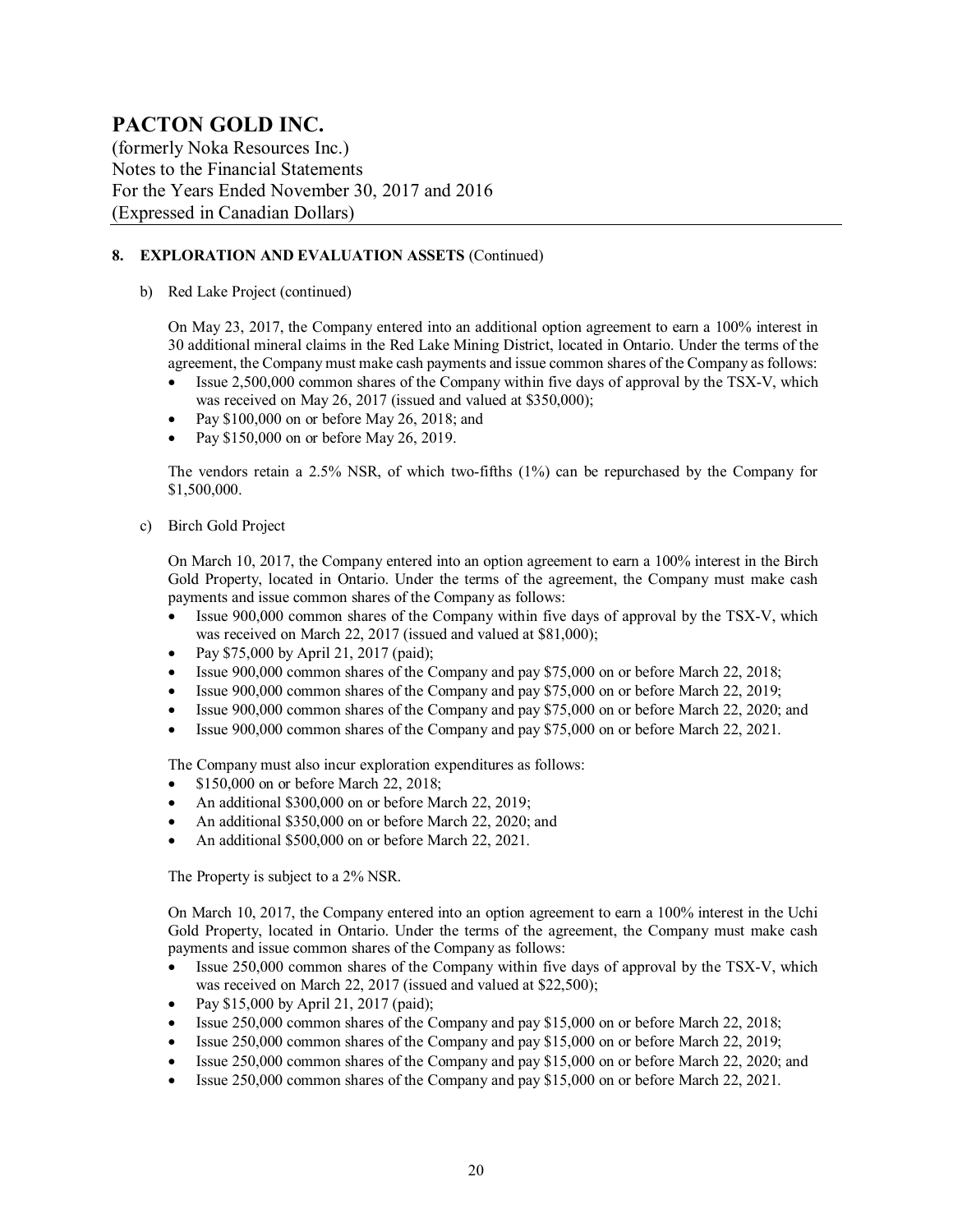(formerly Noka Resources Inc.) Notes to the Financial Statements For the Years Ended November 30, 2017 and 2016 (Expressed in Canadian Dollars)

#### **8. EXPLORATION AND EVALUATION ASSETS** (Continued)

c) Birch Gold Project (continued)

The vendor retains a 2.5% NSR, of which two-fifths (1%) can be repurchased by the Company for an aggregate \$1,000,000 within 180 days of a public announcement of a positive feasibility study on the project.

The Company determined it would not make the option payments due March 22, 2018. An impairment charge of \$211,820 was recognized in net loss for the year ended November 30, 2017.

d) Lincoln Property

On April 21, 2016, and as amended June 15, 2016, the Company entered into an option agreement to acquire a 100% interest in the Lincoln Property, a lithium project in Nevada. Consideration for the option is as follows:

- Issue 1,500,000 common shares to the optionor upon acceptance of the transaction by the TSX-V (issued on July 4, 2016 and valued at \$195,000); and
- Cash payment of \$50,000 within five days of acceptance by the TSX-V (paid).

At November 30, 2016, the Company determined that the value of the Property was impaired. The Property was written down to \$100,000. On January 1, 2017, and as amended on July 11, 2017 and March 14, 2018, the Company reached an agreement to sell the Property for \$100,000. The purchaser is required to pay the \$100,000 by June 30, 2018.

e) Duxbury Property

On June 28, 2016, and as amended March 10, 2017, the Company entered into an option agreement to acquire a 100% interest in the Duxbury Property, a lithium project in Quebec. Consideration for the option was the issuance of 1,000,000 common shares to the optionor within five days of acceptance of the transaction by the TSX-V (issued on July 5, 2016 and valued at \$130,000).

The vendor retains a 2% NSR, of which the Company may repurchase one-half (1%) for \$1,000,000.

At November 30, 2017, the Company determined it would not continue exploration of the Duxbury Property. An impairment charge of \$150,448 was recognized in net loss for the year ended November 30, 2017.

f) Columbus Property

On November 20, 2015, the Company entered into an agreement to earn a 100% interest in the Columbus Property, located in the Big Smoky Valley, Esmeralda County, Nevada. Under the terms of the agreement, the Company was required to make cash payments and issue common shares of the Company as follows:

- · Issue 3,200,000 common shares of the Company (issued on November 24, 2015 and valued at \$128,000);
- Pay \$100,000 on or before December 31, 2016;
- Pay \$150,000 on or before December 31, 2017; and
- Pay \$200,000 on or before December 31, 2018.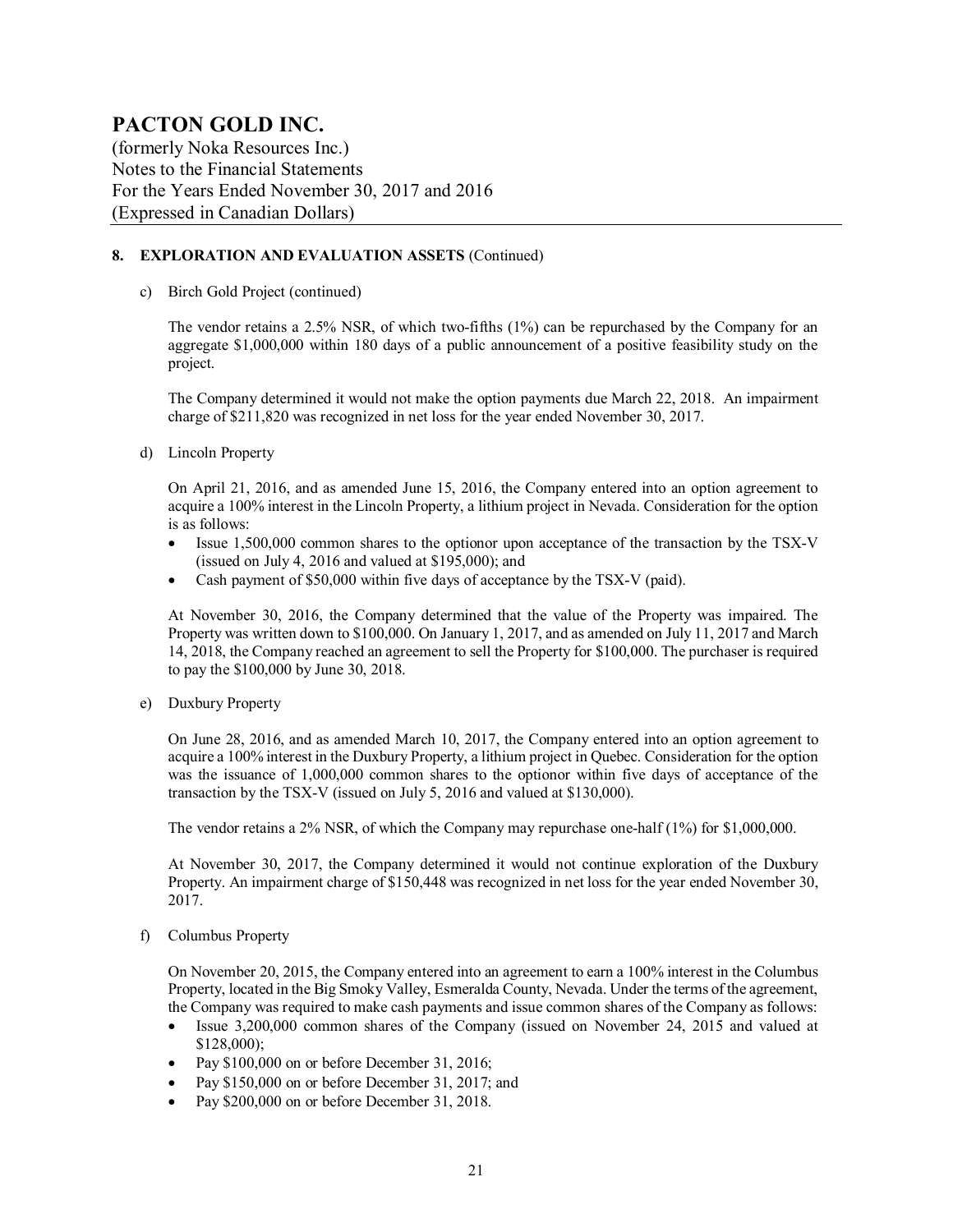(formerly Noka Resources Inc.) Notes to the Financial Statements For the Years Ended November 30, 2017 and 2016 (Expressed in Canadian Dollars)

#### **8. EXPLORATION AND EVALUATION ASSETS** (Continued)

f) Columbus Property (continued)

The Company was required to incur a minimum of \$1,000,000 in exploration expenditures by November 20, 2018. The vendors retained a 1% NSR on the Property, of which one-half (0.50%) could be repurchased by the Company for \$1,000,000.

At November 30, 2016, the Company determined it would not make the \$100,000 option payment due on December 31, 2016. Accordingly, the Property was written down to \$nil.

g) Carpenter Lake

On May 28, 2013, the Company entered into an agreement to acquire a 100% interest in 34 mineral claims located in the Athabasca Basin Region of northern Saskatchewan. Consideration for the acquisition was the issuance of 200,000 common shares (issued and valued at \$380,000). The Company paid a finder's fee of 10,000 common shares (issued and valued at \$19,000).

The property is subject to a 5% NSR. The NSR may be reduced to a minimum of 2% at the option of either the vendors or the Company in exchange for the issuance of 100,000 common shares for each percentage point bought back (the "Royalty Buyback").

Pursuant to an amending agreement dated June 21, 2013, the Company agreed to file a National Instrument 43-101 Report on or before July 1, 2014 as a condition for approval from the TSX-V to exercise the Royalty Buyback. Failure to receive approval gives the vendors of the property the right to purchase the property for the sum of \$200,000 commencing July 1, 2014 for a period of 180 days.

On January 13, 2014, the Company granted an option to Alpha Exploration Inc. (TSX-V: AEX) ("Alpha") to earn a 60% interest in the Company's Clearwater/Carpenter Lake property. Under the terms of the agreement, Alpha must make cash and share payments as follows:

- Cash payment of \$12,500 upon approval of the agreement by the TSX-V (received);
- · Issuance of 100,000 common shares within 10 days of approval by the TSX-V (received and valued at \$59,000);
- · Cash payment of \$12,500 and issuance of 100,000 common shares on the first anniversary of approval by the TSX-V:
- Cash payment of \$12,500 and issuance of 100,000 common shares on the second anniversary of approval by the TSX-V; and
- Cash payment of \$12,500 and issuance of 100,000 common shares on the third anniversary of approval by the TSX-V.

Alpha must also incur a total of \$1,250,000 in exploration expenditures on the property as follows:

- \$250,000 by the first anniversary of approval by the TSX-V;
- A further \$250,000 by the second anniversary of approval by the TSX-V; and
- A further \$750,000 by the third anniversary of approval by the TSX-V.

On November 6, 2014, Alpha provided the Company with its Notice of Exercise on the option to earn a 60% interest in the Clearwater/Carpenter Lake Property. The Company received the \$37,500 in cash payments due from the first through third anniversaries and the 300,000 common shares (valued at \$27,000). A joint venture was formed between Alpha (60%) and Pacton (40%) for the further development of the property, with Alpha serving as the operator.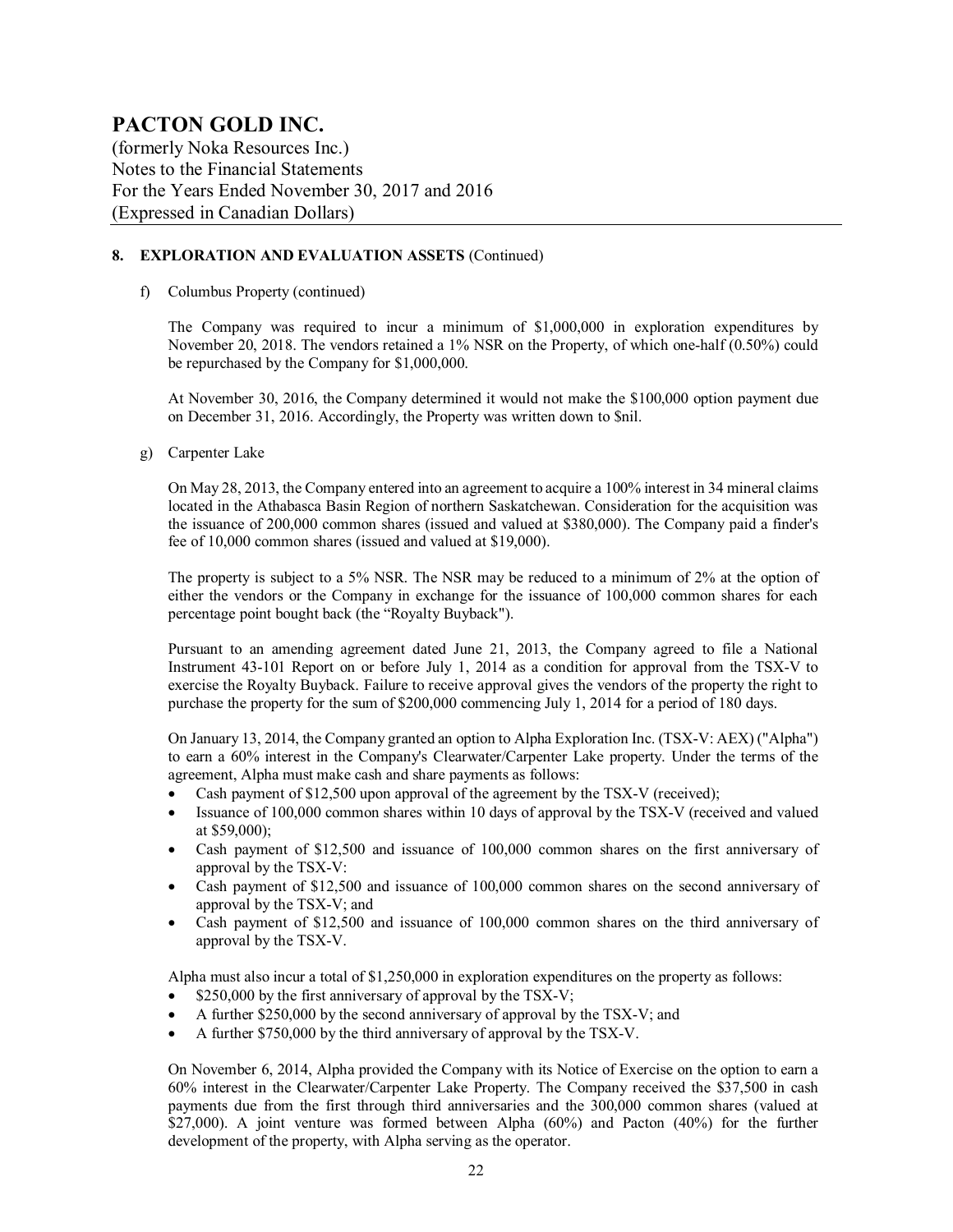(formerly Noka Resources Inc.) Notes to the Financial Statements For the Years Ended November 30, 2017 and 2016 (Expressed in Canadian Dollars)

#### **8. EXPLORATION AND EVALUATION ASSETS** (Continued)

g) Carpenter Lake (continued)

Presently, the property is subject to a NSR of 2%, which is owed to the original vendors (the "Underlying NSR"). The Underlying NSR rate was reduced from 5% to 2% by Pacton through the issuance of 300,000 common shares of the Company on October 27, 2014 (valued at \$90,000).

At November 30, 2016, the Company determined that the value of the Property was impaired due to a lack of recent exploration work by Alpha (now ALX). The Property was written down to \$226,000, which is based on the Company's estimated percentage of the Property. Management intends to further explore the Property either on its own or in partnership with ALX.

h) Lodge Pole

On April 15, 2014, the Company entered into two option agreements to earn a 100% interest in the Lodge Pole Point Project, located in the Athabasca Region of northern Saskatchewan. The terms of the agreements were revised on April 10, 2015 and July 27, 2016. Under the terms of the revised agreements, the Company was required to make cash payments and issue common shares of the Company as follows:

- Issue 600,000 common shares of the Company (issued on April 24, 2014 and valued at \$600,000);
- Pay \$50,000 on or before April 15, 2015 (paid);
- Pay \$20,000 on or before December 1, 2016; and
- Pay \$20,000 annually, beginning on April 1, 2017, as non-refundable advance NSR royalty payments.

The vendors retained a 1% NSR on the Property, of which one-half (0.50%) could be repurchased by the Company for an aggregate \$3,000,000.

At November 30, 2016, the Company determined it would not make the \$20,000 option payment due on December 1, 2016. Accordingly, the Property was written down to \$nil.

i) Corning Creek

On April 20, 2011, and as amended December 31, 2011, the Company entered into an option agreement to acquire a 100% interest in the mineral claims comprising the Corning Creek Property, except for mineral claim 831925, subject to a 2% NSR. Consideration for the option was as follows:

- Cash payment of \$35,000 (paid) within 10 days of the Company's shares being listed on the TSX-V (July 17, 2012); and
- Issuance 20,000 common shares (issued and valued at \$40,000).

The Company has the sole and exclusive option to purchase the NSR at a purchase price of \$1,000,000 for each percentage point bought back during the five-year period commencing from the date upon which the property is put into commercial production.

On June 29, 2011, the Company entered into an option agreement to earn a 100% interest in mineral claim 831925, which forms part of the Corning Creek Property. Consideration for the option was a cash payment of \$5,000 (paid) within 10 days of the Company's share being listed on the TSX-V.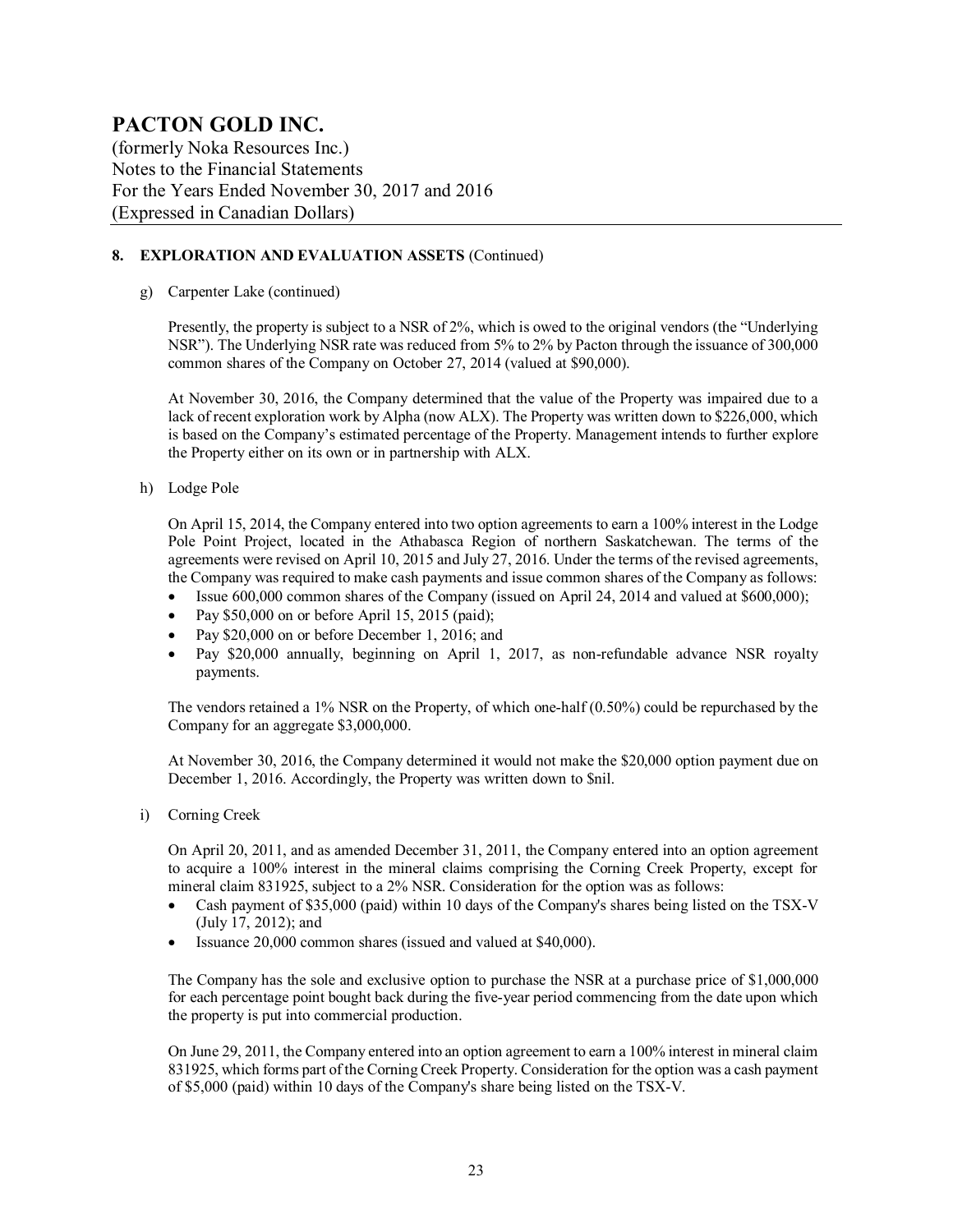(formerly Noka Resources Inc.) Notes to the Financial Statements For the Years Ended November 30, 2017 and 2016 (Expressed in Canadian Dollars)

#### **8. EXPLORATION AND EVALUATION ASSETS** (Continued)

i) Corning Creek (continued)

The option agreement is subject to a 3% NSR. The Company can acquire the first 2% of the NSR by paying \$500,000 for each percentage point bought back. The final 1% can be purchased, for a negotiated amount, after commercial production commences.

During the year ended November 30, 2014, the Corning Creek Property was deemed to be impaired and written down to \$1. During the year ended November 30, 2017, the Corning Creek Property was written down to \$nil.

j) Flow-through shares

At November 30, 2017, the Company had no remaining commitment to incur exploration expenditures in relation to its flow-through share financing.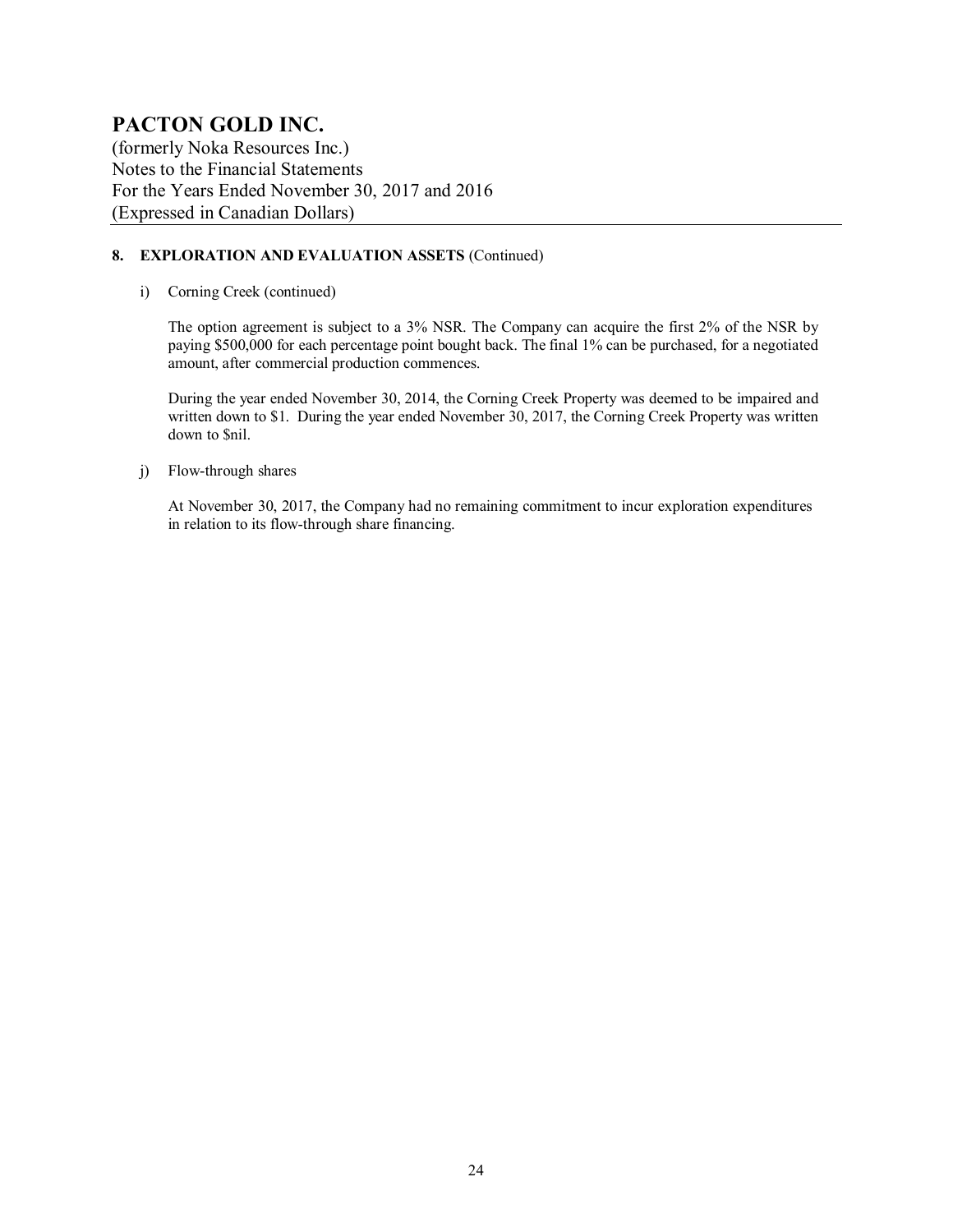(formerly Noka Resources Inc.) Notes to the Financial Statements For the Years Ended November 30, 2017 and 2016 (Expressed in Canadian Dollars)

#### **8. EXPLORATION AND EVALUATION ASSETS** (Continued)

|                                   | <b>Tully West</b>        | <b>Red Lake</b>          | <b>Birch</b>             | Lincoln                  | <b>Duxbury</b>                 | Columbus                | Carpenter<br>Lake        | <b>Lodge Pole</b>        | Corning<br><b>Creek</b>  | <b>Total</b>      |
|-----------------------------------|--------------------------|--------------------------|--------------------------|--------------------------|--------------------------------|-------------------------|--------------------------|--------------------------|--------------------------|-------------------|
| Balance, November 30, 2015        | \$<br>$\sim$             | $\mathbf{s}$<br>$\sim$   | $\mathbf{s}$<br>$\sim$   | \$<br>$\sim$             | $\mathbf{s}$<br>$\overline{a}$ | $\mathbf{s}$<br>128,000 | $\mathbf{s}$<br>416,695  | 714,596<br>S             | \$                       | 1,259,292<br>S    |
|                                   |                          |                          |                          |                          |                                |                         |                          |                          |                          |                   |
| <b>Property Acquisition Costs</b> |                          |                          |                          |                          |                                |                         |                          |                          |                          |                   |
| Acquisition and option payments   |                          |                          |                          | 245,000                  | 130,000                        |                         |                          |                          |                          | 375,000           |
| Claim costs                       |                          |                          |                          | 21,943                   |                                |                         |                          |                          |                          | 21,943            |
| <b>Total Acquisition Costs</b>    |                          |                          |                          | 266,943                  | 130,000                        |                         |                          |                          |                          | 396,943           |
| <b>Property Exploration Costs</b> |                          |                          |                          |                          |                                |                         |                          |                          |                          |                   |
| Geological                        |                          |                          |                          | 15,025                   | 10,000                         | 15,146                  |                          | 30,498                   |                          | 70,669            |
| Transportation                    |                          |                          |                          | $\overline{\phantom{a}}$ | 10,448                         | $\blacksquare$          | $\blacksquare$           | $\overline{\phantom{a}}$ | $\overline{\phantom{a}}$ | 10,448            |
| <b>Total Exploration Costs</b>    |                          |                          |                          | 15,025                   | 20,448                         | 15,146                  |                          | 30,498                   |                          | 81,117            |
| Impairment                        |                          |                          | $\overline{\phantom{a}}$ | (181,968)                |                                | (143, 146)              | (190, 695)               | (745, 094)               |                          | (1,260,903)       |
| Balance, November 30, 2016        |                          |                          | $\overline{\phantom{a}}$ | 100,000                  | 150,448                        |                         | 226,000                  |                          |                          | 476,449           |
| <b>Property Acquisition Costs</b> |                          |                          |                          |                          |                                |                         |                          |                          |                          |                   |
| Acquisition and option payments   | 142,000                  | 651,000                  | 193,500                  |                          |                                |                         |                          |                          |                          | 986,500           |
| Claim costs                       | 313                      | $\overline{\phantom{a}}$ | $\overline{\phantom{a}}$ | $\sim$                   | $\overline{\phantom{a}}$       | $\sim$                  | $\overline{\phantom{a}}$ |                          | $\overline{\phantom{a}}$ | 313               |
| <b>Total Acquisition Costs</b>    | 142,313                  | 651,000                  | 193,500                  | $\sim$                   | $\sim$                         | $\sim$                  | $\sim$                   | $\sim$                   | $\sim$                   | 986,813           |
| <b>Property Exploration Costs</b> |                          |                          |                          |                          |                                |                         |                          |                          |                          |                   |
| Assays                            | 15,285                   |                          |                          |                          |                                |                         |                          |                          |                          | 15,285            |
| Camp and other                    | $\overline{\phantom{a}}$ |                          | 3,000                    |                          |                                |                         |                          |                          |                          | 3,000             |
| Drilling                          | 241,807                  |                          |                          |                          |                                |                         |                          |                          |                          | 241,807           |
| Geological                        | 106,488                  | 126,813                  | 15,320                   |                          |                                |                         |                          |                          |                          | 248,621           |
|                                   |                          |                          |                          |                          |                                |                         |                          |                          |                          |                   |
| <b>Total Exploration Costs</b>    | 363,580                  | 126,813                  | 18,320                   |                          |                                |                         |                          |                          |                          | 508,713           |
| Impairment                        | $\blacksquare$           | $\sim$                   | (211,820)                |                          | (150, 448)                     |                         |                          | $\overline{\phantom{a}}$ | (1)                      | (362, 269)        |
| Balance, November 30, 2017        | 505,893<br>S.            | 777,813<br>S             | -S<br>$\sim$             | 100,000<br>\$            | <b>S</b><br>$\sim$             | S<br>$\sim$             | <b>S</b><br>226,000      | S<br>$\sim$              | - \$<br>$\sim$           | 1,609,706<br>- \$ |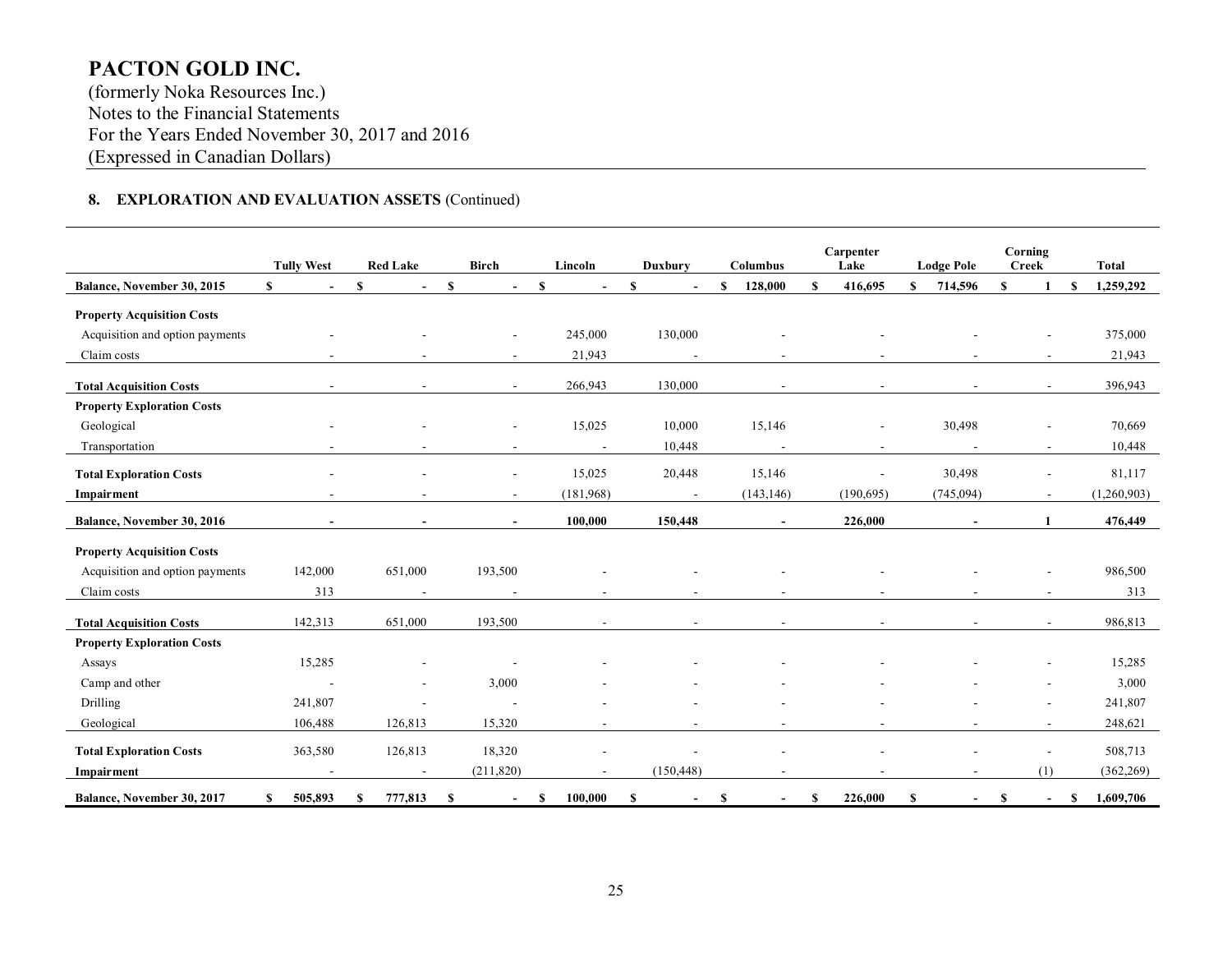(formerly Noka Resources Inc.) Notes to the Financial Statements For the Years Ended November 30, 2017 and 2016 (Expressed in Canadian Dollars)

#### **9. LOAN PAYABLE**

At November 30, 2016, the Company had a loan payable of \$14,000 due to a shareholder of the Company. The loan was repaid during the year ended November 30, 2017. The loan was unsecured and without interest or stated terms of repayment.

#### **10. CAPITAL STOCK**

a) Authorized

Unlimited number of common voting shares without par value

b) Issued

#### **During the year ended November 30, 2017**

On December 29, 2016, the Company closed a private placement and issued 4,100,000 flow-through common shares at a price of \$0.05 per share for gross proceeds of \$205,000. The Company paid cash share issue costs of \$2,375.

On January 25, 2017, the Company issued 1,300,000 common shares valued at \$117,000 for the Tully West Project (note 8(a)).

On March 23, 2017, the Company issued 392,857 common shares valued at \$35,357 of the Company to companies controlled by a current and a former officer of the Company to settle accounts payable of \$27,500. The Company recorded a loss on settlement of accounts payable of \$7,857.

On March 23, 2017, the Company issued 1,150,000 common shares valued at \$103,500 for the Birch Gold Project (note 8(c)).

On April 18, 2017, the Company closed a private placement and issued 7,228,571 common shares at a price of \$0.07 per share for gross proceeds of \$506,000. The Company issued 28,000 common shares, paid cash share issue costs of \$3,290 and paid \$14,770 in cash as finder's fees.

On May 23, 2017 and May 29, 2017, the Company issued 4,000,000 common shares valued at \$560,000 for the Red Lake Project (note 8(b)).

The Company received \$108,550 on the exercise of 1,108,000 stock options. The Company transferred \$75,589, the value of the stock options, from the share-based payment reserve to capital stock upon exercise of the options. The average share price was \$0.12 when the stock options were exercised.

The Company received \$102,720 on the exercise of 428,000 warrants. There was no value of the warrants transferred from the share-based payment reserve to capital stock upon exercise of the warrants.

The Company received \$20,630 on the exercise of 171,920 agent warrants. The Company transferred \$20,195, the value of the agent warrants, from the share-based payment reserve to capital stock upon exercise of the agent warrants.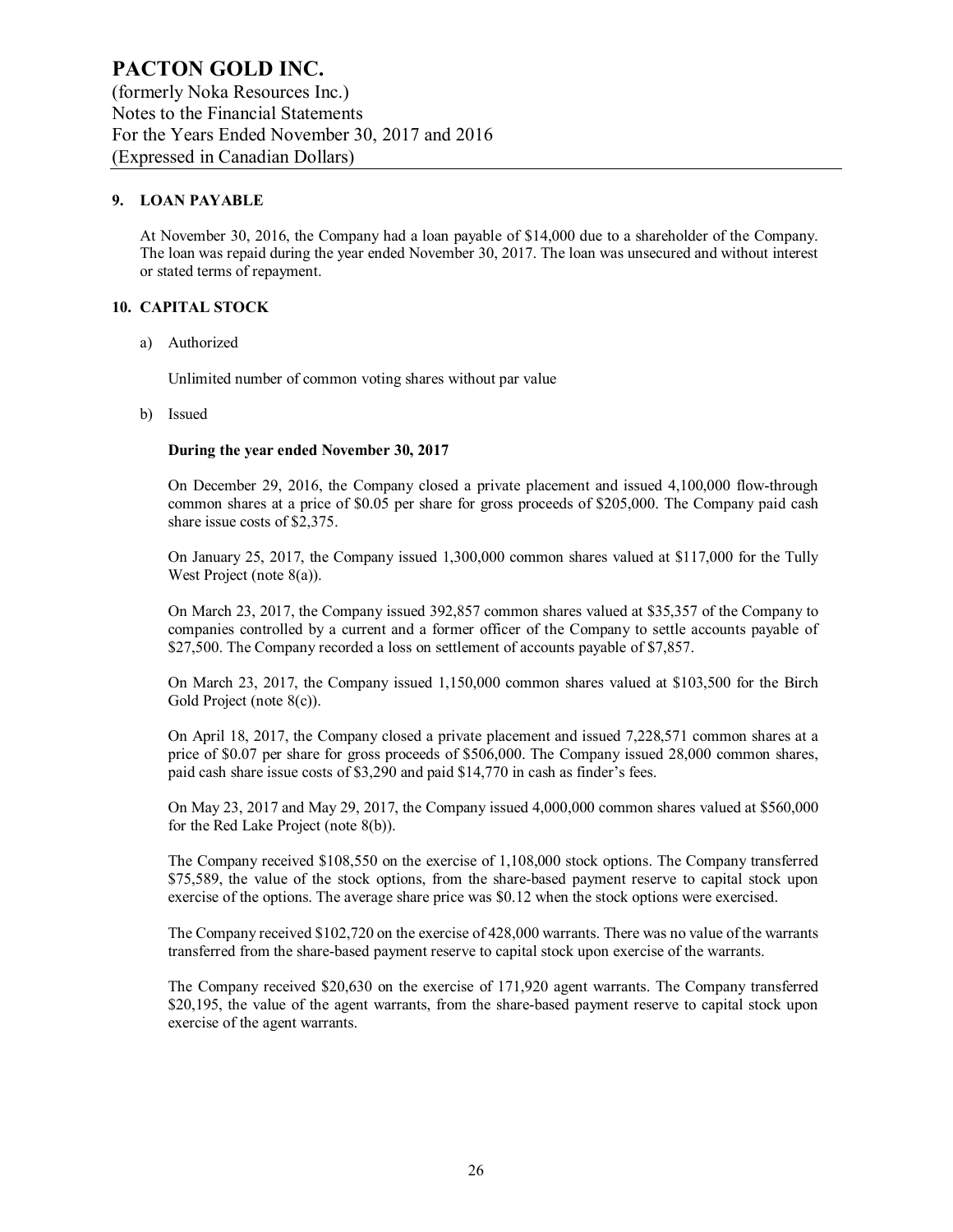(formerly Noka Resources Inc.) Notes to the Financial Statements For the Years Ended November 30, 2017 and 2016 (Expressed in Canadian Dollars)

#### **10. CAPITAL STOCK** (Continued)

b) Issued (continued)

#### **During the year ended November 30, 2016**

On May 26, 2016, the Company closed a private placement for gross proceeds of \$700,720. The Company issued 5,839,333 units at a price of \$0.12 per unit. Each unit consists of one common share and one share purchase warrant. Each warrant entitles the holder to acquire one common share at a price of \$0.24 for a period of two years from the date of issuance. The Company paid finders' fees of \$47,178 and issued 393,147 agent warrants with a value of \$46,183 (note 10(d)). Each agent warrant entitles the holder to acquire one common share at a price of \$0.12 for a period of two years from the date of issuance. The Company also paid other cash share issue costs of \$4,869.

On July 4, 2016, the Company issued 1,500,000 common shares valued at \$195,000 for the Lincoln Property (note 8(d)).

On July 5, 2016, the Company issued 1,000,000 common shares valued at \$130,000 for the Duxbury Property (note 8(e)).

The Company issued 3,351,000 common shares on the exercise of 3,351,000 stock options, for gross proceeds of \$214,730. The Company transferred \$110,958, the value of the stock options, from the sharebased payment reserve to capital stock upon exercise of the stock options. The average share price was \$0.08 when the stock options were exercised.

#### c) Warrants

Warrant transactions and the number of warrants outstanding are summarized as follows:

|                                | <b>Year Ended</b><br><b>November 30, 2017</b> |                                              | <b>Year Ended</b><br><b>November 30, 2016</b> |                                              |
|--------------------------------|-----------------------------------------------|----------------------------------------------|-----------------------------------------------|----------------------------------------------|
|                                | Number of<br>Warrants                         | Weighted<br>Average<br><b>Exercise Price</b> | Number of<br>Warrants                         | Weighted<br>Average<br><b>Exercise Price</b> |
| Outstanding, beginning of year | 5,839,333                                     | \$0.24                                       | 7,094,750                                     | \$0.48                                       |
| Issued                         |                                               |                                              | 5,839,333                                     | 0.24                                         |
| Exercised                      | (428,000)                                     | 0.24                                         |                                               |                                              |
| Expired                        |                                               |                                              | (7,094,750)                                   | 0.48                                         |
| Outstanding, end of year       | 5,411,333                                     | \$ 0.24                                      | 5,839,333                                     | \$0.24                                       |

The following warrants were outstanding and exercisable:

|                    | Weighted Average      |                |                          |
|--------------------|-----------------------|----------------|--------------------------|
|                    | Remaining Contractual |                |                          |
| <b>Expiry Date</b> | Life in Years         | Exercise Price | <b>November 30, 2017</b> |
| May 26, 2018       | 0.48                  | \$ 0.24        | 5,411,333                |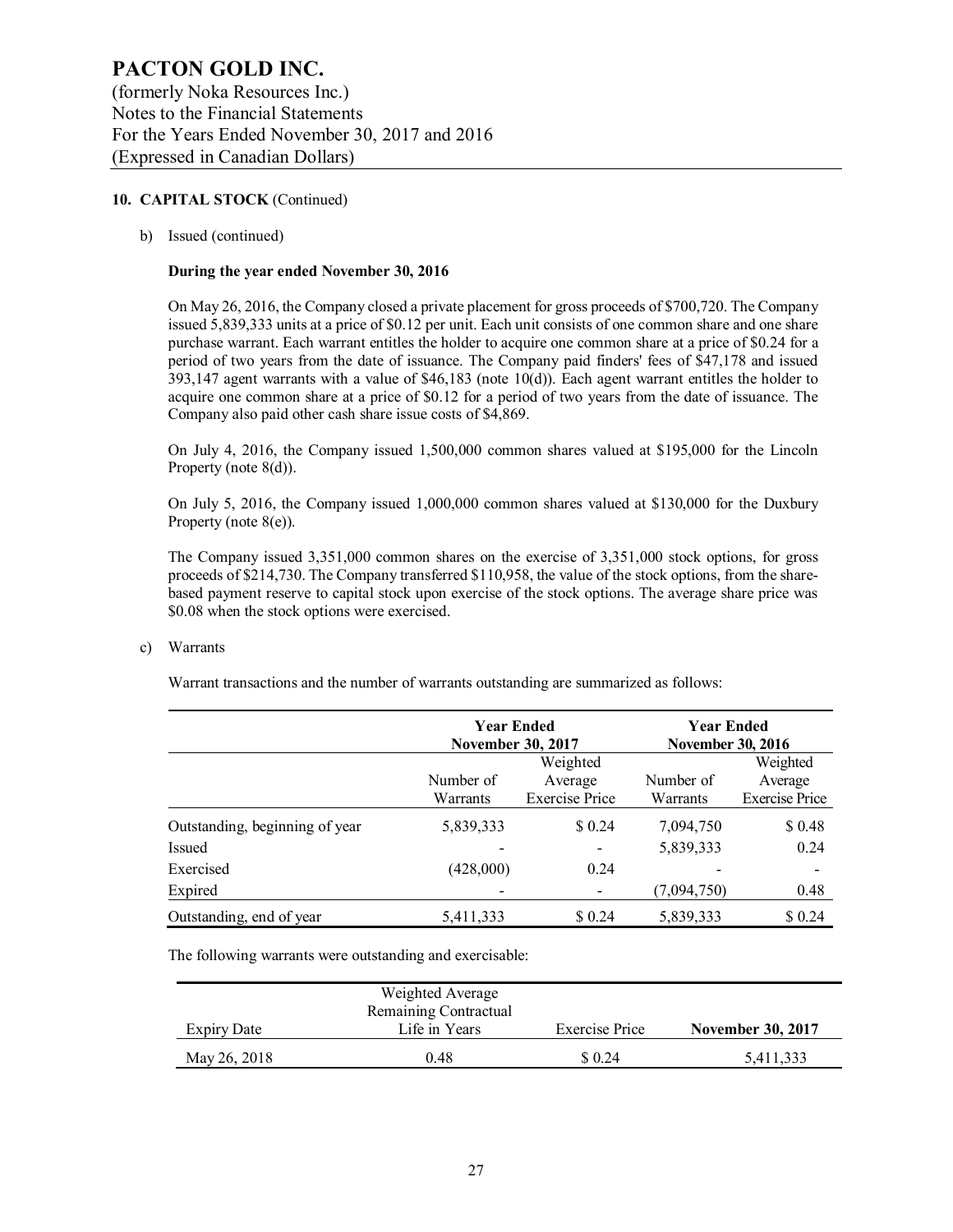#### **10. CAPITAL STOCK** (Continued)

#### d) Agent warrants

Agent warrant transactions and the number of warrants outstanding are summarized as follows:

|                                |                          | <b>Year Ended</b><br><b>November 30, 2017</b> |                       | <b>Year Ended</b><br><b>November 30, 2016</b> |
|--------------------------------|--------------------------|-----------------------------------------------|-----------------------|-----------------------------------------------|
|                                | Number of<br>Warrants    | Weighted<br>Average<br><b>Exercise Price</b>  | Number of<br>Warrants | Weighted<br>Average<br><b>Exercise Price</b>  |
| Outstanding, beginning of year | 393,147                  | \$ 0.12                                       | 78,350                | \$1.90                                        |
| Issued                         |                          |                                               | 393,147               | \$0.12                                        |
| Exercised                      | (171, 920)               | \$ 0.12                                       |                       |                                               |
| Expired                        | $\overline{\phantom{a}}$ |                                               | (78, 350)             | \$1.90                                        |
| Outstanding, end of year       | 221,227                  | \$ 0.12                                       | 393,147               | \$ 0.12                                       |

The following agent warrants were outstanding and exercisable:

|                    | Weighted Average<br>Remaining Contractual |                |                          |
|--------------------|-------------------------------------------|----------------|--------------------------|
| <b>Expiry Date</b> | Life in Years                             | Exercise Price | <b>November 30, 2017</b> |
| May 26, 2018       | 0.48                                      | \$ 0.12        | 221.227                  |

The Company applies the fair value method using the Black-Scholes option pricing model in accounting for its agent warrants granted. The fair value of each agent warrant grant was calculated using the following weighted average assumptions:

|                                        | <b>Year Ended</b><br><b>November 30, 2017</b> | <b>Year Ended</b><br><b>November 30, 2016</b> |
|----------------------------------------|-----------------------------------------------|-----------------------------------------------|
| Expected life (years)                  | N/A                                           | 2.00                                          |
| Risk-free interest rate                | N/A                                           | $0.62\%$                                      |
| Annualized volatility                  | N/A                                           | 143%                                          |
| Dividend yield                         | N/A                                           | N/A                                           |
| Stock price at grant date              | N/A                                           | \$0.16                                        |
| Exercise price                         | N/A                                           | \$0.12                                        |
| Weighted average grant date fair value | N/A                                           | \$0.12                                        |

Option pricing models require the input of highly subjective assumptions regarding volatility. The Company has used historical volatility to estimate the volatility of the share price.

During the year ended November 30, 2016, the Company transferred \$53,329 from the share-based payments reserve to deficit upon the expiry of 78,350 agent warrants.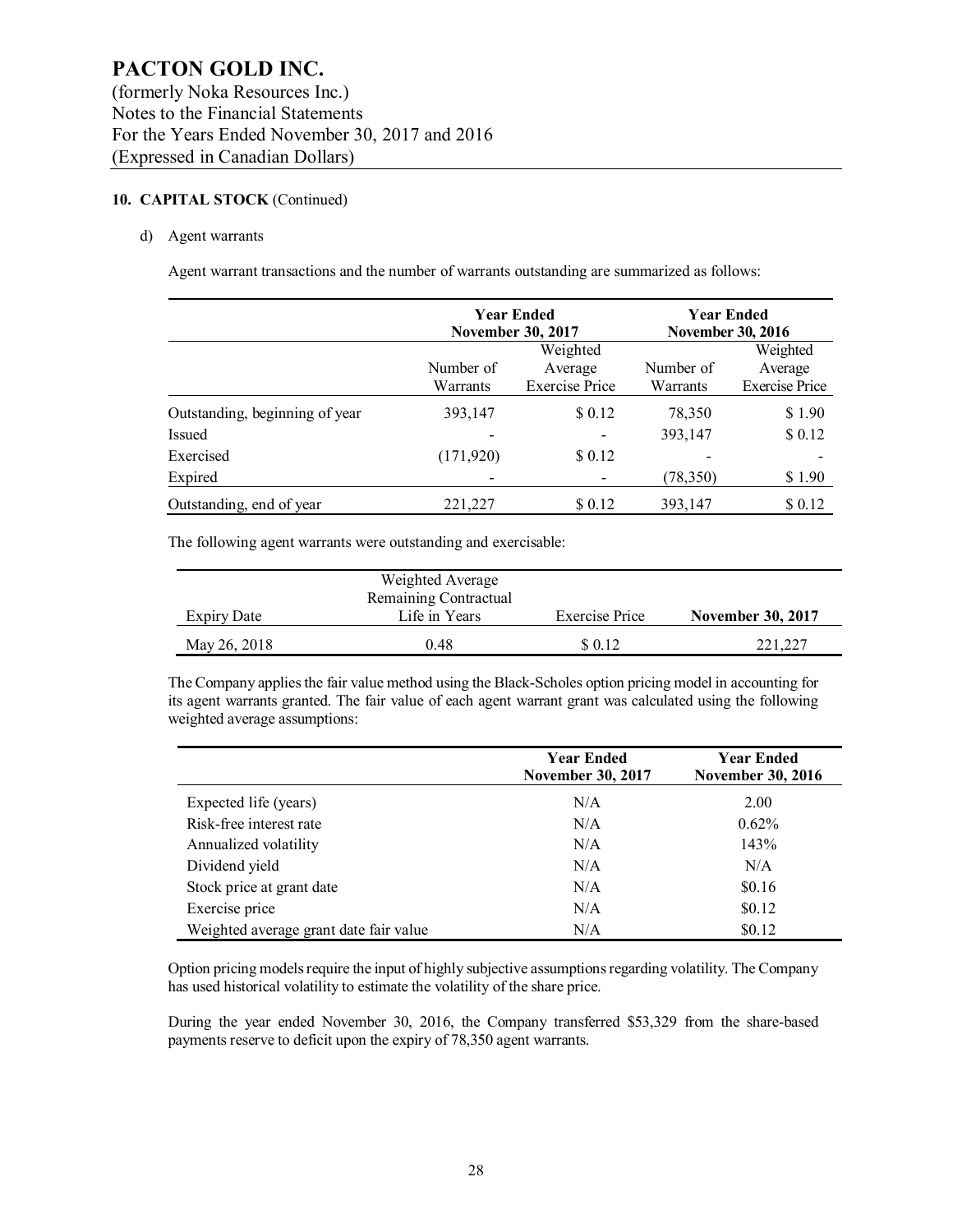#### **10. CAPITAL STOCK** (Continued)

e) Stock options

The Company has a stock option plan to grant incentive stock options to directors, officers, employees and consultants. Under the plan, the aggregate number of common shares that may be subject to option at any one time may not exceed 10% of the issued common shares of the Company as of that date, including options granted prior to the adoption of the plan. Options granted may not exceed a term of 10 years, and the term will be reduced to one year following the date of death of the optionee. All options vest when granted unless otherwise specified by the Board of Directors.

Stock option transactions and the number of stock options outstanding are summarized as follows:

|                                | <b>Year Ended</b><br><b>November 30, 2017</b> |          | <b>Year Ended</b><br><b>November 30, 2016</b> |          |  |
|--------------------------------|-----------------------------------------------|----------|-----------------------------------------------|----------|--|
|                                |                                               | Weighted |                                               | Weighted |  |
|                                |                                               | Average  |                                               | Average  |  |
|                                | Number of                                     | Exercise | Number of                                     | Exercise |  |
|                                | Options                                       | Price    | Options                                       | Price    |  |
| Outstanding, beginning of year | 3,539,000                                     | \$ 0.10  | 1,290,000                                     | \$ 0.06  |  |
| Granted                        | 4,700,000                                     | \$ 0.12  | 5,834,000                                     | \$0.09   |  |
| Exercised                      | (1,108,000)                                   | \$ 0.10  | (3,351,000)                                   | \$ 0.06  |  |
| Expired                        | (954,000)                                     | \$ 0.12  | (234,000)                                     | \$ 0.08  |  |
| Cancelled                      | (800,000)                                     | \$ 0.13  |                                               |          |  |
| Outstanding, end of year       | 5,377,000                                     | \$ 0.11  | 3,539,000                                     | \$ 0.10  |  |

The following stock options were outstanding and exercisable at November 30, 2017:

| <b>Expiry Date</b> | Weighted Average<br>Remaining<br>Contractual Life in<br>Years | <b>Exercise Price</b> | Outstanding | Exercisable |
|--------------------|---------------------------------------------------------------|-----------------------|-------------|-------------|
| March 15, 2018*    | 0.29                                                          | \$0.085               | 700,000     | 700,000     |
| May 29, 2018       | 0.49                                                          | \$ 0.13               | 1,600,000   | 1,600,000   |
| September 7, 2018  | 0.77                                                          | \$ 0.10               | 1,777,000   | 1,777,000   |
| November 9, 2018   | 0.94                                                          | \$ 0.075              | 700,000     | 700,000     |
| November 15, 2018  | 0.96                                                          | \$0.22                | 200,000     | 200,000     |
| July 27, 2019      | 1.65                                                          | \$0.09                | 250,000     | 250,000     |
| November 15, 2019  | 1.96                                                          | \$ 0.22               | 50,000      | 50,000      |
| November 15, 2020  | 2.96                                                          | \$ 0.22               | 100,000     | 100,000     |
|                    | 0.75                                                          | \$ 0.11               | 5,377,000   | 5,377,000   |

\* Exercised subsequent to November 30, 2017

The Company applies the fair value method using the Black-Scholes option pricing model in accounting for its stock options granted. Accordingly, share-based payments of \$300,629 (2016 - \$341,127) were recognized during the year ended November 30, 2017.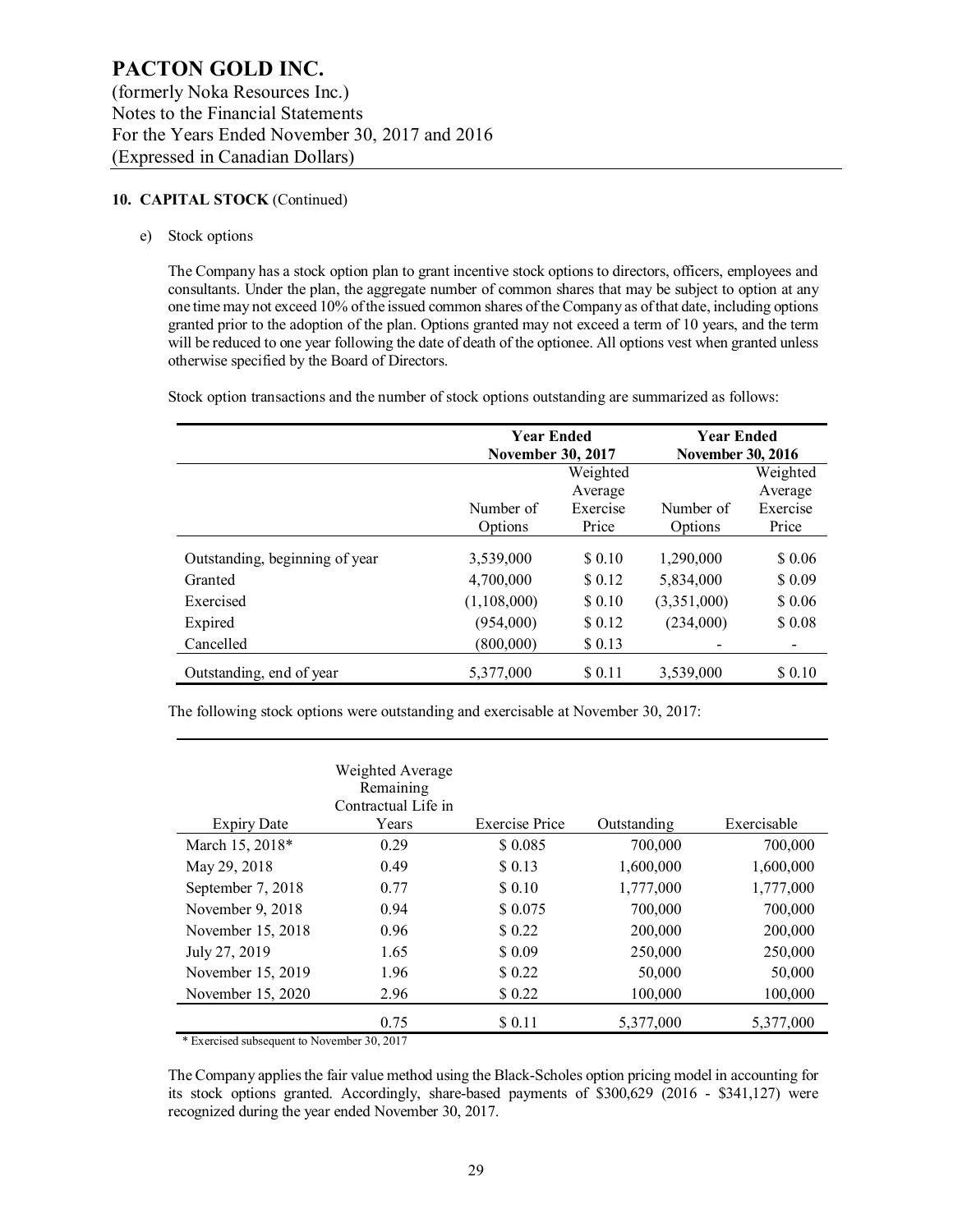#### **10. CAPITAL STOCK** (Continued)

e) Stock options (continued)

The fair value of each stock option granted was calculated using the following weighted average assumptions:

|                                        | <b>Year Ended</b><br><b>November 30, 2017</b> | <b>Year Ended</b><br><b>November 30, 2016</b> |
|----------------------------------------|-----------------------------------------------|-----------------------------------------------|
| Expected life (years)                  | 1.11                                          | 1.53                                          |
| Risk-free interest rate                | $0.93\%$                                      | $0.57\%$                                      |
| Annualized volatility                  | 132%                                          | 150%                                          |
| Dividend yield                         | N/A                                           | N/A                                           |
| Stock price at grant date              | \$ 0.12                                       | \$0.09                                        |
| Exercise price                         | \$0.12                                        | \$0.09                                        |
| Weighted average grant date fair value | \$0.06                                        | \$0.06                                        |

Option pricing models require the input of highly subjective assumptions regarding volatility. The Company has used historical volatility to estimate the volatility of the share price.

During the year ended November 30, 2017, the Company transferred \$120,891 from the share-based payments reserve to deficit upon the expiry of 954,000 and cancellation of 800,000 stock options granted to consultants.

During the year ended November 30, 2016, the Company transferred \$9,837 from the share-based payments reserve to deficit upon the expiry of 234,000 stock options granted to a consultant.

#### **11. RELATED PARTY TRANSACTIONS**

These amounts of key management compensation are included in the amounts shown on the statements of comprehensive loss:

|                                                | <b>Year Ended</b><br><b>November 30, 2017</b> | <b>Year Ended</b><br><b>November 30, 2016</b> |         |  |
|------------------------------------------------|-----------------------------------------------|-----------------------------------------------|---------|--|
| Short-term compensation (professional fees and |                                               |                                               |         |  |
| management fees)                               | 95.250                                        |                                               | 195.500 |  |

During the year ended November 30, 2017, short-term compensation to related parties consisted of \$42,750 (2016 - \$142,500) in management fees, \$52,500 (2016 - \$29,000) in professional fees and \$nil (2016 - \$24,000) in consulting fees.

Transactions with related parties are included in the amounts shown on the statements of financial position and the statements of comprehensive loss as follows:

|                                                | <b>Year Ended</b><br><b>November 30, 2017</b> | <b>Year Ended</b><br><b>November 30, 2016</b> |                          |  |
|------------------------------------------------|-----------------------------------------------|-----------------------------------------------|--------------------------|--|
| Related company with a common officer (rent)   | 9.000                                         |                                               | $\sim$                   |  |
| Director of the company (geological fees)      | 40.500                                        |                                               | $\overline{\phantom{a}}$ |  |
| Director of the company (share-based payments) | 16.010                                        |                                               | $\overline{\phantom{a}}$ |  |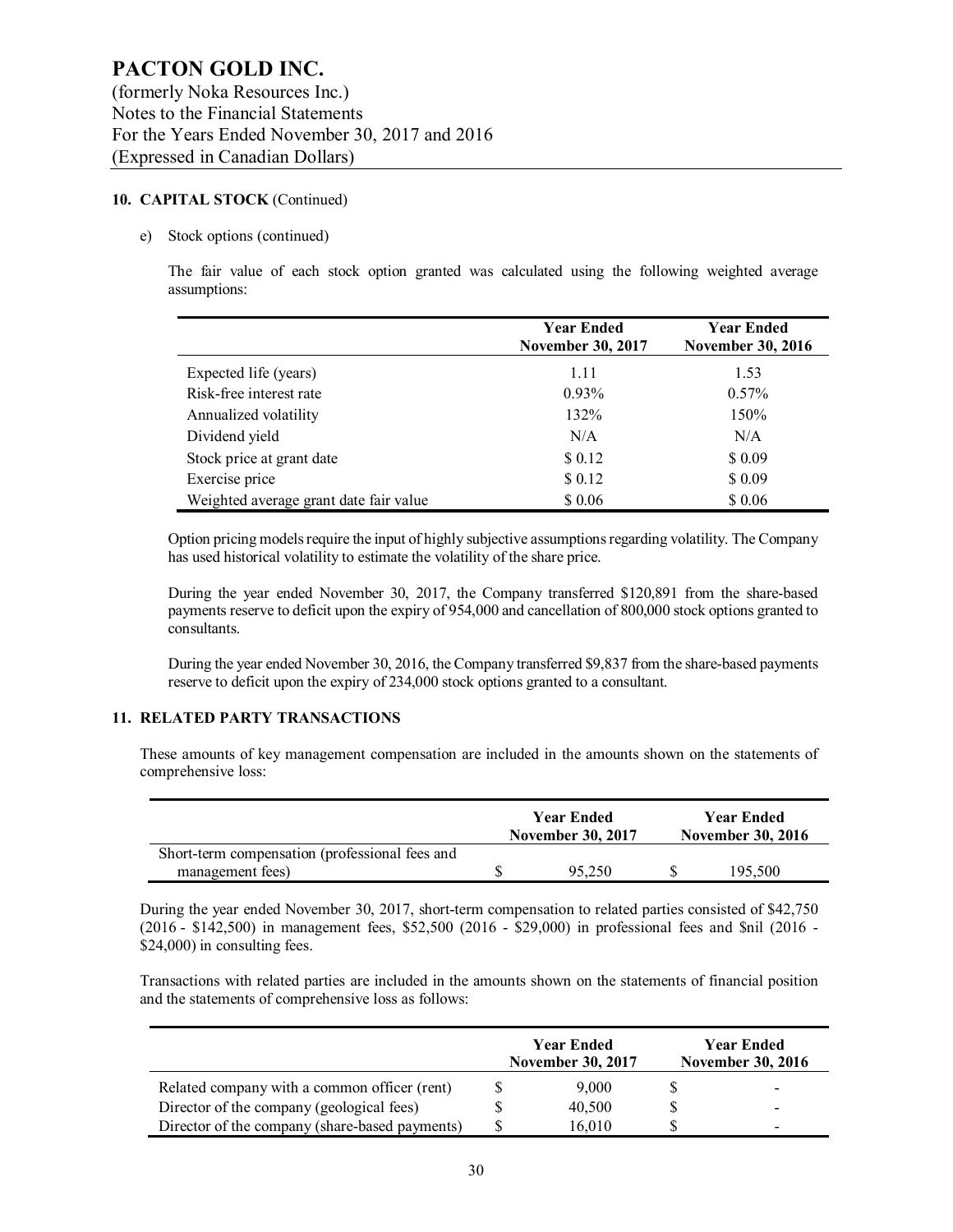#### **11. RELATED PARTY TRANSACTIONS** (Continued)

As at November 30, 2017, the Company has outstanding amounts payable to current and former officers and directors of the Company of \$61,375 (2016 - \$71,388) for outstanding fees and expenses. The amounts payable are non-interest-bearing, uncollateralized and are repayable on demand.

As at November 30, 2017, the Company had payables of \$9,585 (2016 - \$12,779) related to shared administrative expenses with a company related by common officers and directors.

#### **12. SUPPLEMENTAL DISCLOSURE WITH RESPECT TO CASH FLOWS**

|                                                                          |    | November 30,<br>2017 |    | November 30,<br>2016 |
|--------------------------------------------------------------------------|----|----------------------|----|----------------------|
| Income tax paid                                                          |    |                      |    |                      |
| Interest paid                                                            |    |                      |    |                      |
| Exploration and evaluation expenditures in accounts payable (opening)    | S  | 15,608               | S  | 16,917               |
| Exploration and evaluation expenditures in accounts payable (closing)    | \$ | 393,730              | \$ | 15,608               |
| Shares issued for settlement of accounts payable and accrued liabilities | \$ | 35,357               | \$ |                      |
| Fair value of shares issued for exploration and evaluation assets        | \$ | 780,500              | \$ | 325,000              |
| Fair value of stock options exercised                                    |    | 75,589               | \$ | 110,958              |
| Fair value of stock options expired                                      |    | 65,871               | \$ | 9,837                |
| Fair value of stock options cancelled                                    |    | 55,020               | \$ |                      |
| Fair value of warrants expired                                           |    |                      |    | 53,329               |
| Fair value of agent warrants granted                                     |    |                      | S  | 46,183               |
| Fair value of agent warrants exercised                                   |    | 20,195               | \$ |                      |

#### **13. SEGMENTED DISCLOSURE**

The Company has one operating segment, mineral exploration and development. The Company's reportable segments are summarized as follows:

#### *Geographical segment*

| <b>Non-current assets</b> | USA<br>Canada |    | Total   |  |           |
|---------------------------|---------------|----|---------|--|-----------|
|                           |               |    |         |  |           |
| November 30, 2017         | 1.514.021     |    | 100,000 |  | 1,614,021 |
|                           |               |    |         |  |           |
| November 30, 2016         | 381,843       | \$ | 100,000 |  | 481,843   |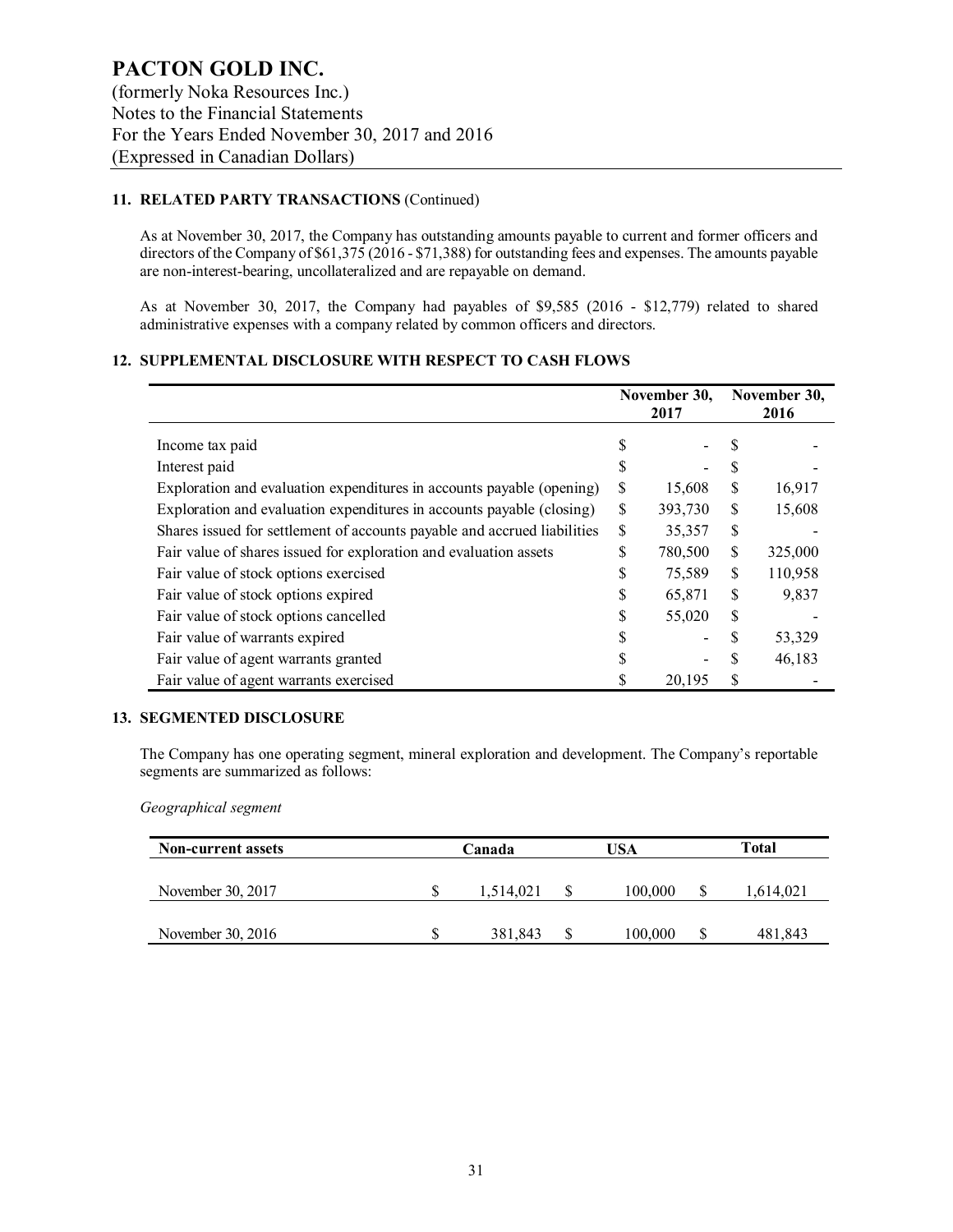#### **14. INCOME TAXES**

A reconciliation of income taxes at statutory rates with reported taxes is as follows:

|                                                                                | November 30,<br>2017 |                        |   | November 30,<br>2016 |
|--------------------------------------------------------------------------------|----------------------|------------------------|---|----------------------|
| Loss for the year before income taxes                                          | S                    | (1,649,668)            | S | (2,235,023)          |
| Statutory income tax rate                                                      |                      | 26.00%                 |   | 26.00%               |
|                                                                                |                      |                        |   |                      |
| Income tax benefit computed at statutory tax rate<br>Change in income tax rate |                      | (428, 914)<br>(87,978) |   | (581, 106)           |
| Items not deductible for income tax purposes                                   |                      | 78,164                 |   | 91,052               |
| Unrecognized benefit of deferred income tax assets                             |                      | 438,728                |   | 490,054              |
| Deferred income tax expense (recovery)                                         |                      |                        |   |                      |

The significant components of the Company's deferred income tax assets and deferred income tax liabilities at November 30, 2017 and 2016 are presented below:

|                                                                         | November 30,<br>2017 |    | November 30,<br>2016 |
|-------------------------------------------------------------------------|----------------------|----|----------------------|
| Non-capital losses carried forward                                      | \$<br>1,315,000      | S  | 991,000              |
| Capital losses carried forward                                          | 8,000                |    | 8,000                |
| Equipment<br>Excess of unused exploration expenditures for Canadian tax | 1,000                |    | 1,000                |
| purposes over carrying value of mineral property interests              | 982,000              |    | 905,000              |
| Share issue costs                                                       | 20,000               |    | 32,000               |
|                                                                         | 2,326,000            |    | 1,937,000            |
| Unrecognized deferred income tax assets                                 | (2,326,000)          |    | (1,937,000)          |
| Net deferred income tax assets                                          | \$                   | \$ |                      |

The Company has non-capital losses of \$4,871,000 available for carry-forward to reduce future years' income for income tax purposes. These losses expire as follows:

| 2031 | \$<br>16,000    |
|------|-----------------|
| 2032 | 375,000         |
| 2033 | 785,000         |
| 2034 | 848,000         |
| 2035 | 1,024,000       |
| 2036 | 724,000         |
| 2037 | 1,099,000       |
|      |                 |
|      | \$<br>4,871,000 |